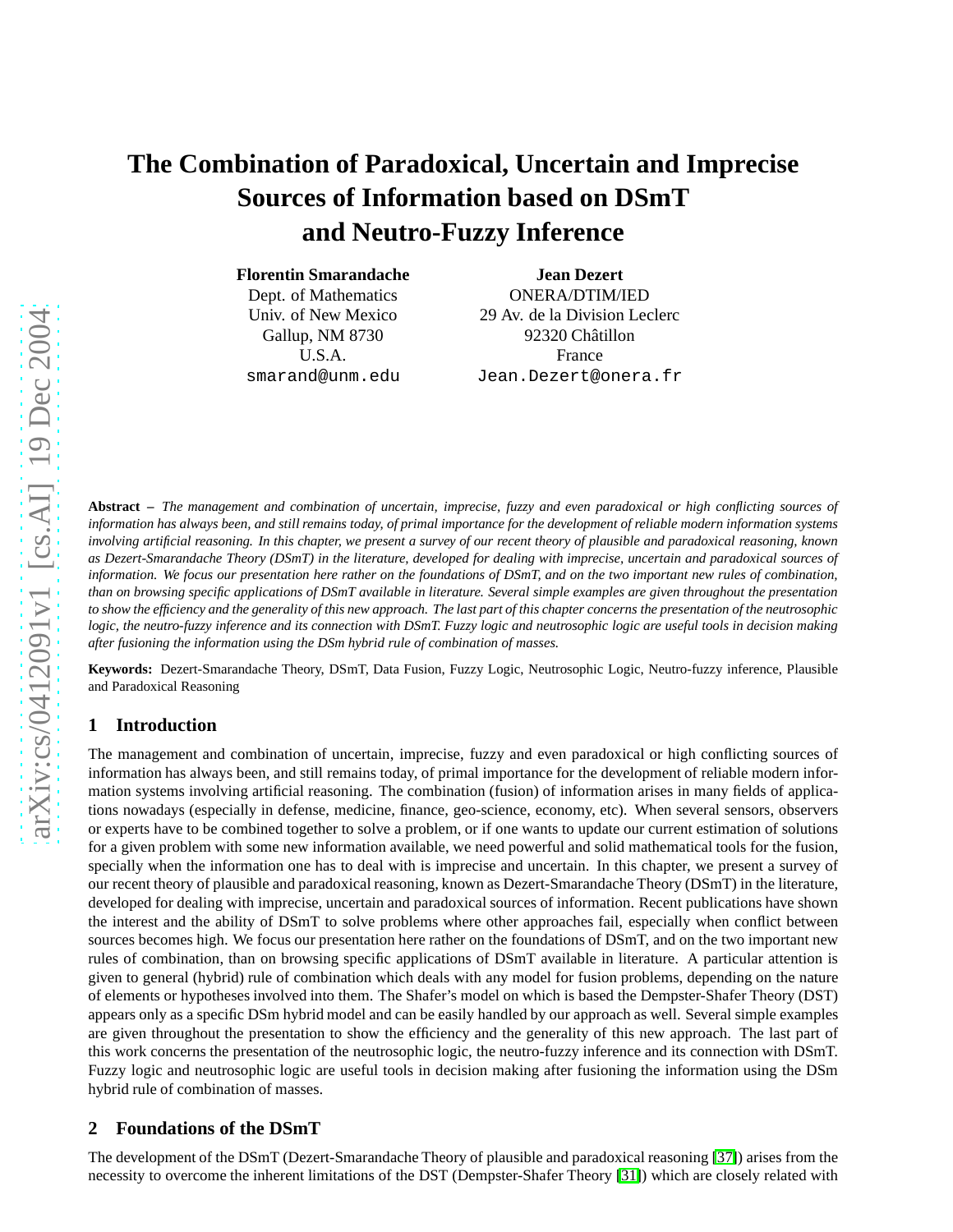the acceptance of Shafer's model for the fusion problem under consideration (i.e. the frame of *discernment* Θ defined as a finite set of *exhaustive* and *exclusive* hypotheses  $\theta_i$ ,  $i = 1, \ldots, n$ , the third middle excluded principle (i.e. the existence of the complement for any elements/propositions belonging to the power set of Θ), and the acceptance of Dempter's rule of combination (involving normalization) as the framework for the combination of independent sources of evidence. Discussions on limitations of DST and presentation of some alternative rules to the Dempster's rule of combination can be found in [\[50,](#page-19-1) [51,](#page-19-2) [52,](#page-19-3) [46,](#page-19-4) [53,](#page-19-5) [17,](#page-18-1) [47,](#page-19-6) [28,](#page-18-2) [39,](#page-19-7) [43,](#page-19-8) [20,](#page-18-3) [27,](#page-18-4) [22,](#page-18-5) [30,](#page-18-6) [23,](#page-18-7) [37\]](#page-19-0) and therefore they will be not reported in details in this chapter due to space limitation. We argue that these three fundamental conditions of the DST can be removed and another new mathematical approach for combination of evidence is possible.

The basis of the DSmT is the refutation of the principle of the third excluded middle and Shafer's model, since for a wide class of fusion problems the intrinsic nature of hypotheses can be only vague and imprecise in such a way that precise refinement is just impossible to obtain in reality so that the exclusive elements  $\theta_i$  cannot be properly identified and precisely separated. Many problems involving fuzzy continuous and relative concepts described in natural language and having no absolute interpretation like tallness/smallness, pleasure/pain, cold/hot, Sorites paradoxes, etc, enter in this category. DSmT starts with the notion of *free DSm model*, denoted  $\mathcal{M}^f(\Theta)$ , and considers  $\Theta$  only as a frame of exhaustive elements  $\theta_i$ ,  $i = 1, \ldots, n$  which can potentially overlap. This model is *free* because no other assumption is done on the hypotheses, but the weak exhaustivity constraint which can always been satisfied according the closure principle explained in [\[37\]](#page-19-0). No other constraint is involved in the free DSm model. When the free DSm model holds, the classic commutative and associative DSm rule of combination (corresponding to the conjunctive consensus defined on the free Dedekind's lattice) is performed.

Depending on the intrinsic nature of the elements of the fusion problem under consideration, it can however happen that the free model does not fit the reality because some subsets of Θ can contain elements known to be truly exclusive but also truly non existing at all at a given time (specially when working on dynamic fusion problem where the frame Θ varies with time with the revision of the knowledge available). These integrity constraints are then explicitly and formally introduced into the free DSm model  $\mathcal{M}^f(\Theta)$  in order to adapt it properly to fit as close as possible with the reality and permit to construct a *hybrid DSm model* M(Θ) on which the combination will be efficiently performed. Shafer's model, denoted  $\mathcal{M}^0(\Theta)$ , corresponds to a very specific hybrid DSm model including all possible exclusivity constraints. The DST has been developed for working only with  $\mathcal{M}^0(\Theta)$  while the DSmT has been developed for working with any kind of hybrid model (including Shafer's model and the free DSm model), to manage as efficiently and precisely as possible imprecise, uncertain and potentially high conflicting sources of evidence while keeping in mind the possible dynamicity of the information fusion problematic. The foundations of the DSmT are therefore totally different from those of all existing approaches managing uncertainties, imprecisions and conflicts. DSmT provides a new interesting way to attack the information fusion problematic with a general framework in order to cover a wide variety of problems.

DSmT refutes also the idea that sources of evidence provide their beliefs with the same absolute interpretation of elements of the same frame Θ and the conflict between sources arises not only because of the possible unreliabilty of sources, but also because of possible different and relative interpretation of Θ, e.g. what is considered as good for somebody can be considered as bad for somebody else. There is some unavoidable subjectivity in the belief assignments provided by the sources of evidence, otherwise it would mean that all bodies of evidence have a same objective and universal interpretation (or measure) of the phenomena under consideration, which unfortunately rarely occurs in reality, but when bba are based on some *objective probabilities*transformations. But in this last case, probability theory can handle properly and efficiently the information, and the DST, as well as the DSmT, becomes useless. If we now get out of the probabilistic background argumentation for the construction of bba, we claim that in most of cases, the sources of evidence provide their beliefs about elements of the frame of the fusion problem only based on their own limited knowledge and experience without reference to the (inaccessible) absolute truth of the space of possibilities. First applications of DSmT for target tracking, satellite surveillance, situation analysis and sensor allocation optimization can be found in [\[37\]](#page-19-0).

# **2.1 Notion of hyper-power set** D<sup>Θ</sup>

One of the cornerstones of the DSmT is the free Dedekind lattice [\[14\]](#page-18-8) denoted *hyper-power set* in the DSmT framework. Let  $\Theta = \{\theta_1,\ldots,\theta_n\}$  be a finite set (called frame) of n exhaustive elements<sup>1</sup>. The hyper-power set  $D^\Theta$  is defined as the set of all composite propositions built from elements of  $\Theta$  with  $\cup$  and  $\cap$  operators<sup>2</sup> such that:

1. 
$$
\emptyset, \theta_1, \ldots, \theta_n \in D^{\Theta}
$$
.

2. If  $A, B \in D^{\Theta}$ , then  $A \cap B \in D^{\Theta}$  and  $A \cup B \in D^{\Theta}$ .

<sup>&</sup>lt;sup>1</sup>We do not assume here that elements  $\theta_i$  are necessary exclusive. There is no restriction on  $\theta_i$  but the exhaustivity.

<sup>&</sup>lt;sup>2</sup> $\Theta$  generates  $D^{\Theta}$  under operators  $\cup$  and  $\cap$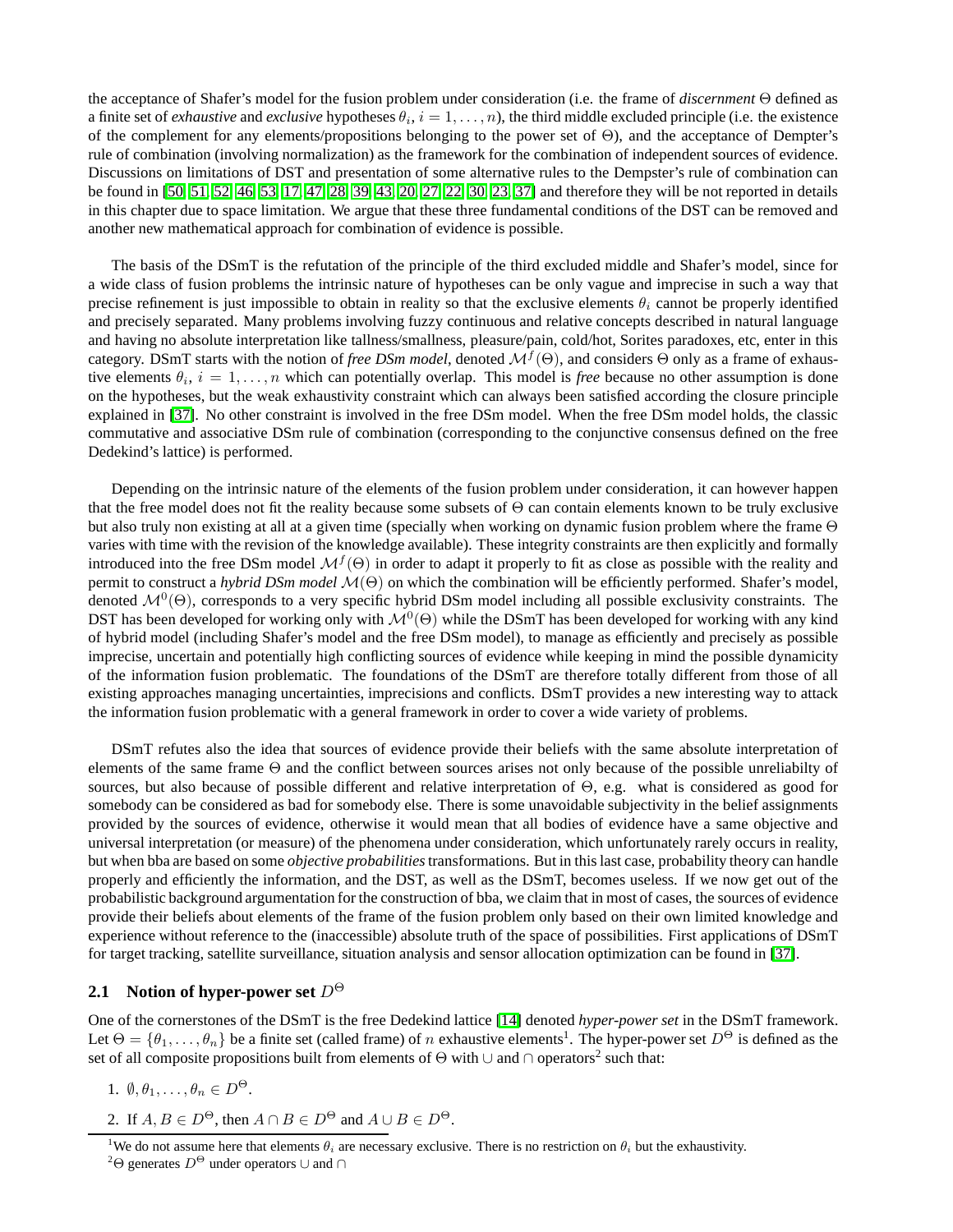3. No other elements belong to  $D^{\Theta}$ , except those obtained by using rules 1 or 2.

The dual (obtained by switching  $\cup$  and  $\cap$  in expressions) of  $D^{\Theta}$  is itself. There are elements in  $D^{\Theta}$  which are self-dual (dual to themselves), for example  $\alpha_8$  for the case when  $n = 3$  in the following example. The cardinality of  $D^\Theta$  is majored by  $2^{2^n}$  when the cardinality of  $\Theta$  equals n, i.e.  $|\Theta| = n$ . The generation of hyper-power set  $D^{\Theta}$  is closely related with the famous Dedekind problem [\[14,](#page-18-8) [13\]](#page-18-9) on enumerating the set of isotone Boolean functions. The generation of the hyper-power set is presented in [\[37\]](#page-19-0). Since for any given finite set  $\Theta$ ,  $|D^{\Theta}| \ge |2^{\Theta}|$  we call  $D^{\Theta}$  the *hyper-power set* of  $\Theta$ .

*Example of the first hyper-power sets* D<sup>Θ</sup>

- For the degenerate case  $(n = 0)$  where  $\Theta = \{\}$ , one has  $D^{\Theta} = \{\alpha_0 \triangleq \emptyset\}$  and  $|D^{\Theta}| = 1$ .
- When  $\Theta = {\theta_1}$ , one has  $D^{\Theta} = {\alpha_0 \triangleq \emptyset, \alpha_1 \triangleq \theta_1}$  and  $|D^{\Theta}| = 2$ .
- When  $\Theta = {\theta_1, \theta_2}$ , one has  $D^{\Theta} = {\alpha_0, \alpha_1, \dots, \alpha_4}$  and  $|D^{\Theta}| = 5$  with  $\alpha_0 \triangleq \emptyset$ ,  $\alpha_1 \triangleq \theta_1 \cap \theta_2$ ,  $\alpha_2 \triangleq \theta_1$ ,  $\alpha_3 \triangleq \theta_2$ and  $\alpha_4 \triangleq \theta_1 \cup \theta_2$ .
- When  $\Theta = {\theta_1, \theta_2, \theta_3}$ , one has  $D^{\Theta} = {\alpha_0, \alpha_1, \dots, \alpha_{18}}$  and  $|D^{\Theta}| = 19$  with

| $\alpha_0 \triangleq \emptyset$                                                                            |                                                                 |
|------------------------------------------------------------------------------------------------------------|-----------------------------------------------------------------|
| $\alpha_1 \triangleq \theta_1 \cap \theta_2 \cap \theta_3$                                                 | $\alpha_{10} \triangleq \theta_2$                               |
| $\alpha_2 \triangleq \theta_1 \cap \theta_2$                                                               | $\alpha_{11} \triangleq \theta_3$                               |
| $\alpha_3 \triangleq \theta_1 \cap \theta_3$                                                               | $\alpha_{12} \triangleq (\theta_1 \cap \theta_2) \cup \theta_3$ |
| $\alpha_4 \triangleq \theta_2 \cap \theta_3$                                                               | $\alpha_{13} \triangleq (\theta_1 \cap \theta_3) \cup \theta_2$ |
| $\alpha_5 \triangleq (\theta_1 \cup \theta_2) \cap \theta_3$                                               | $\alpha_{14} \triangleq (\theta_2 \cap \theta_3) \cup \theta_1$ |
| $\alpha_6 \triangleq (\theta_1 \cup \theta_3) \cap \theta_2$                                               | $\alpha_{15} \triangleq \theta_1 \cup \theta_2$                 |
| $\alpha_7 \triangleq (\theta_2 \cup \theta_3) \cap \theta_1$                                               | $\alpha_{16} \triangleq \theta_1 \cup \theta_3$                 |
| $\alpha_8 \triangleq (\theta_1 \cap \theta_2) \cup (\theta_1 \cap \theta_3) \cup (\theta_2 \cap \theta_3)$ | $\alpha_{17} \triangleq \theta_2 \cup \theta_3$                 |
| $\alpha_9 \triangleq \theta_1$                                                                             | $\alpha_{18} \triangleq \theta_1 \cup \theta_2 \cup \theta_3$   |

The cardinality of hyper-power set  $D^{\Theta}$  for  $n \ge 1$  follows the sequence of Dedekind's numbers [\[32\]](#page-18-10), i.e. 1,2,5,19,167, 7580,7828353,... and analytical expression of Dedekind's numbers has been obtained recently by Tombak in [\[42\]](#page-19-9) (see [\[37\]](#page-19-0) for details on generation and ordering of  $D^{\Theta}$ ).

# <span id="page-2-0"></span>**2.2 Notion of free and hybrid DSm models**

Elements  $\theta_i$ ,  $i = 1, \ldots, n$  of  $\Theta$  constitute the finite set of hypotheses/concepts characterizing the fusion problem under consideration.  $D^{\Theta}$  constitutes what we call the *free DSm model*  $\mathcal{M}^f(\Theta)$  and allows to work with fuzzy concepts which depict a continuous and relative intrinsic nature. Such kinds of concepts cannot be precisely refined in an absolute interpretation because of the unapproachable universal truth.

However for some particular fusion problems involving discrete concepts, elements  $\theta_i$  are truly exclusive. In such case, all the exclusivity constraints on  $\theta_i$ ,  $i = 1, \ldots, n$  have to be included in the previous model to characterize properly the true nature of the fusion problem and to fit it with the reality. By doing this, the hyper-power set  $D^{\Theta}$  reduces naturally to the classical power set  $2^\Theta$  and this constitutes the most restricted hybrid DSm model, denoted  $\mathcal{M}^0(\Theta)$ , coinciding with Shafer's model. As an exemple, let's consider the 2D problem where  $\Theta = {\theta_1, \theta_2}$  with  $D^\Theta = {\emptyset, \theta_1 \cap \theta_2, \theta_1, \theta_2, \theta_1 \cup \theta_2}$ and assume now that  $\theta_1$  and  $\theta_2$  are truly exclusive (i.e. Shafer's model  $\mathcal{M}^0$  holds), then because  $\theta_1 \cap \theta_2 \stackrel{\mathcal{M}^0}{=} \emptyset$ , one gets  $D^\Theta = \{ \emptyset, \theta_1 \cap \theta_2 \stackrel{\mathcal{M}^0}{=} \emptyset, \theta_1, \theta_2, \theta_1 \cup \theta_2 \} = \{ \emptyset, \theta_1, \theta_2, \theta_1 \cup \theta_2 \} \equiv 2^\Theta.$ 

Between the class of fusion problems corresponding to the free DSm model  $\mathcal{M}^f(\Theta)$  and the class of fusion problems corresponding to Shafer's model  $\mathcal{M}^0(\Theta)$ , there exists another wide class of hybrid fusion problems involving in  $\Theta$  both fuzzy continuous concepts and discrete hypotheses. In such (hybrid) class, some exclusivity constraints and possibly some non-existential constraints (especially when working on dynamic<sup>3</sup> fusion) have to be taken into account. Each hybrid fusion problem of this class will then be characterized by a proper hybrid DSm model  $\mathcal{M}(\Theta)$  with  $\mathcal{M}(\Theta)\neq \mathcal{M}^f(\Theta)$  and  $M(\Theta) \neq M^0(\Theta)$ . As simple example of DSm hybrid model, let's consider the 3D case with the frame  $\Theta = \{\theta_1, \theta_2, \theta_3\}$ with the model  $M \neq M^f$  in which we force all possible conjunctions to be empty, but  $\theta_1 \cap \theta_2$ . This hybrid DSm model is then represented with the following Venn diagram (where boundaries of intersection of  $\theta_1$  and  $\theta_2$  are not precisely defined if  $\theta_1$  and  $\theta_2$  represent only fuzzy concepts like *smallness* and *tallness* by example).

<sup>&</sup>lt;sup>3</sup>i.e. when the frame  $\Theta$  and/or the model  $\mathcal M$  is changing with time.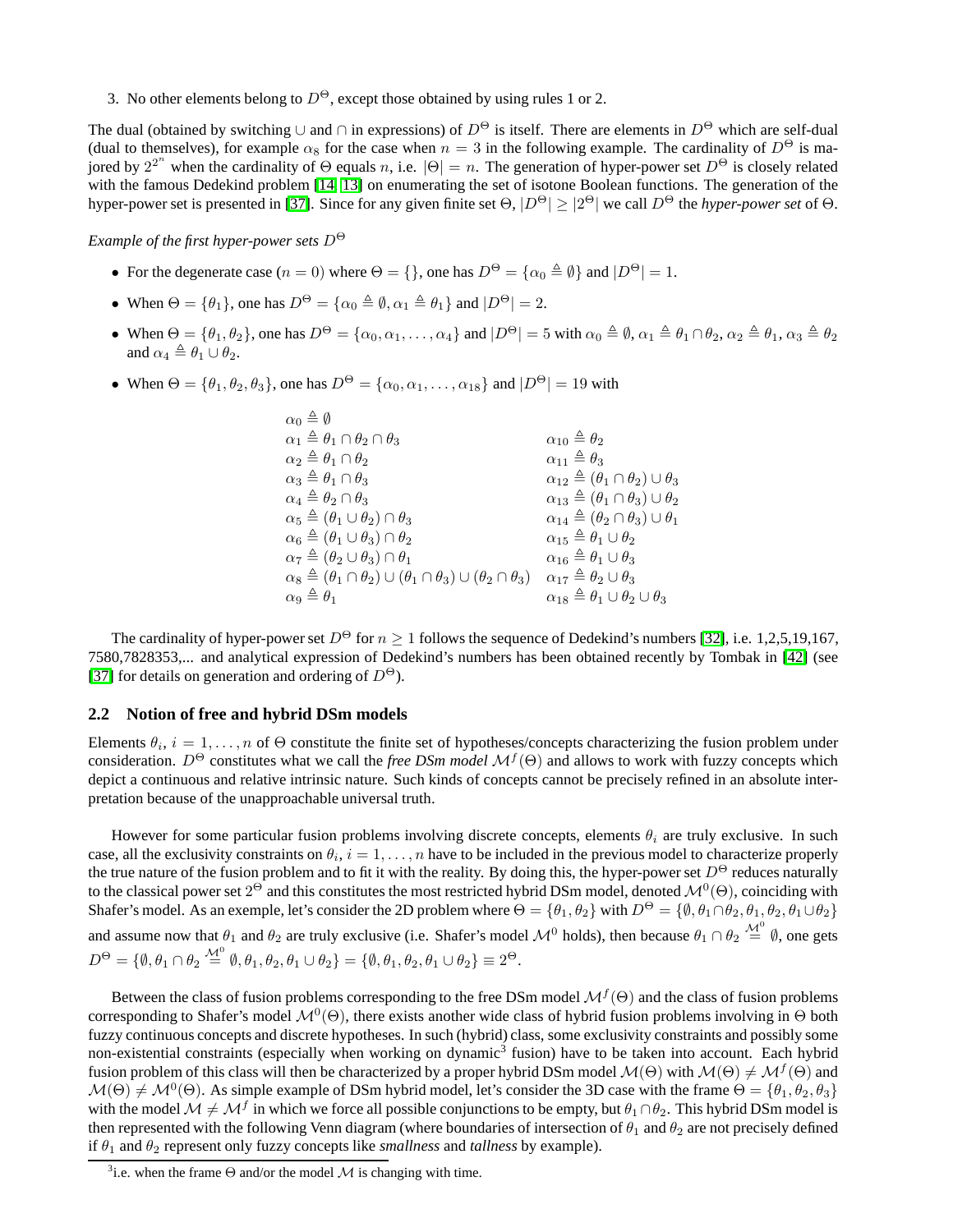

# **2.3 Generalized belief functions**

From a general frame Θ, we define a map  $m(.) : D^{\Theta} \to [0, 1]$  associated to a given body of evidence  $B$  as

$$
m(\emptyset) = 0 \qquad \text{and} \qquad \sum_{A \in D^{\Theta}} m(A) = 1 \tag{1}
$$

The quantity  $m(A)$  is called the *generalized basic belief assignment/mass* (gbba) of A.

The *generalized belief and plausibility functions* are defined in almost the same manner as within the DST, i.e.

$$
Bel(A) = \sum_{\substack{B \subseteq A \\ B \in D^{\Theta}}} m(B) \qquad \qquad Pl(A) = \sum_{\substack{B \cap A \neq \emptyset \\ B \in D^{\Theta}}} m(B) \qquad (2)
$$

These definitions are compatible with the definitions of classical belief functions in the DST framework when  $D^{\Theta}$ reduces to 2<sup>⊖</sup> for fusion problems where Shafer's model  $\mathcal{M}^0(\Theta)$  holds. We still have  $\forall A \in D^\Theta,$  Bel $(A) \leq Pl(A)$ . Note that when working with the free DSm model  $\mathcal{M}^f(\Theta)$ , one has always  $Pl(A) = 1 \ \forall A \neq \emptyset \in D^{\Theta}$  which is normal.

#### **2.4 The classic DSm rule of combination**

<span id="page-3-0"></span>When the free DSm model  $\mathcal{M}^f(\Theta)$  holds for the fusion problem under consideration, the classic DSm rule of combination  $m_{\mathcal{M}^f(\Theta)} \equiv m(.) \triangleq [m_1 \oplus m_2](.)$  of two independent<sup>4</sup> sources of evidences  $B_1$  and  $B_2$  over the same frame  $\Theta$  with belief functions Bel<sub>1</sub>(.) and Bel<sub>2</sub>(.) associated with gbba  $m_1(.)$  and  $m_2(.)$  corresponds to the conjunctive consensus of the sources. It is given by [\[37\]](#page-19-0):

$$
\forall C \in D^{\Theta}, \qquad m_{\mathcal{M}^f(\Theta)}(C) \equiv m(C) = \sum_{\substack{A, B \in D^{\Theta} \\ A \cap B = C}} m_1(A) m_2(B)
$$
 (3)

Since  $D^{\Theta}$  is closed under  $\cup$  and  $\cap$  set operators, this new rule of combination guarantees that  $m(.)$  is a proper generalized belief assignment, i.e.  $m(.) : D^{\Theta} \to [0, 1]$ . This rule of combination is commutative and associative and can always be used for the fusion of sources involving fuzzy concepts when free DSm model holds for the problem under consideration. This rule can be directly and easily extended for the combination of  $k > 2$  independent sources of evidence [\[37\]](#page-19-0).

This classic DSm rule of combination looks very expensive in terms of computations and memory size due to the huge number of elements in  $D^{\Theta}$  when the cardinality of  $\Theta$  increases. This remark is however valid only if the cores (the set of focal elements of gbba)  $\mathcal{K}_1(m_1)$  and  $\mathcal{K}_2(m_2)$  coincide with  $D^{\Theta}$ , i.e. when  $m_1(A) > 0$  and  $m_2(A) > 0$  for all  $A \neq \emptyset \in D^{\Theta}$ . Fortunately, it is important to note here that in most of the practical applications the sizes of  $\mathcal{K}_1(m_1)$  and  $\mathcal{K}_2(m_2)$  are much smaller than  $|D^{\Theta}|$  because bodies of evidence generally allocate their basic belief assignments only over a subset of the hyper-power set. This makes things easier for the implementation of the classic DSm rule [\(3\)](#page-3-0). The DSm rule is actually very easy to implement. It suffices for each focal element of  $\mathcal{K}_1(m_1)$  to multiply it with the focal elements of  $K_2(m_2)$  and then to pool all combinations which are equivalent under the algebra of sets.

While very costly in term on merory storage in the worst case (i.e. when all  $m(A) > 0$ ,  $A \in D^{\Theta}$  or  $A \in 2^{\Theta_{ref}}$ ), the DSm rule however requires much smaller memory storage than for the DST working on the ultimate refinement  $2^{\Theta_{ref}}$  of same initial frame  $\Theta$  as shown in following table

<sup>4</sup>While independence is a difficult concept to define in all theories managing epistemic uncertainty, we follow here the interpretation of Smets in [\[38\]](#page-19-10) and [\[39\]](#page-19-7), p. 285 and consider that two sources of evidence are independent (i.e distinct and noninteracting) if each leaves one totally ignorant about the particular value the other will take.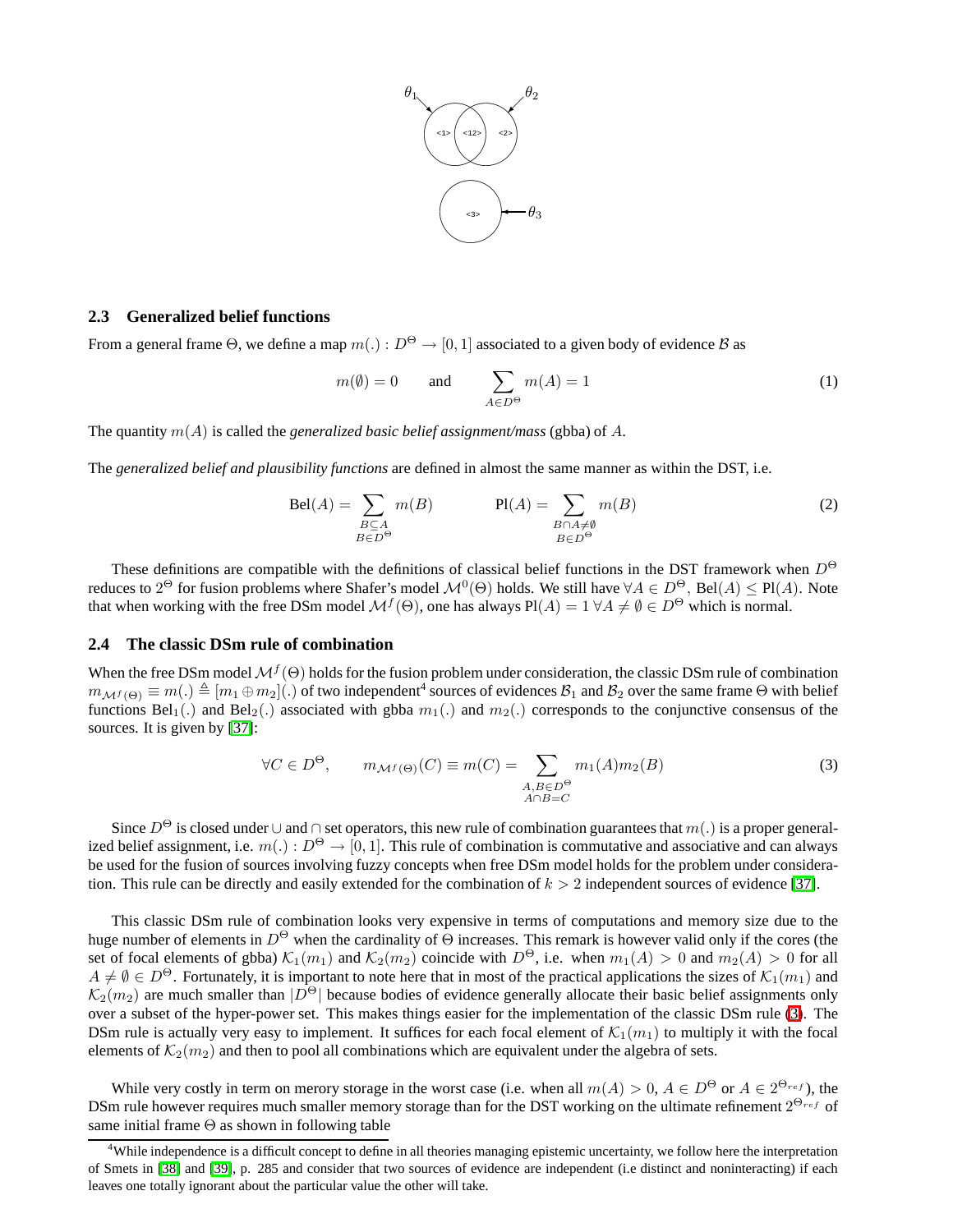| $= n$ |      | $\left\vert \mathfrak{H}_{ref}\right\vert$<br>$= 2^{2}$ |
|-------|------|---------------------------------------------------------|
|       |      | $= 8$                                                   |
|       | 19   | $= 128$<br>$2^{\prime}$                                 |
|       | 167  | $2^{15} = 32768$                                        |
|       | 7580 | $2^{31} = 2147483648$                                   |

However in most fusion applications only a small subset of elements of  $D^{\Theta}$  have a non null basic belief mass because all the commitments are just usually impossible to assess precisely when the dimension of the problem increases. Thus, it is not necessary to generate and keep in memory all elements of  $D^\Theta$  or  $2^{\Theta_{ref}}$  but only those which have a positive belief mass. However there is a real technical challenge on how to manage efficiently all elements of the hyper-power set. This problem is obviously much more difficult when trying to work on the refined frame of discernment  $2^{\Theta_{ref}}$  if one prefer to apply Dempster-Shafer theory and use the Dempster's rule of combination. It is important to keep in mind that the ultimate refined frame consisting in exhaustive and exclusive finite set of refined hypotheses is just impossible to justify and to define precisely for all problems dealing with fuzzy and ill-defined continuous concepts. A full discussion and example on refinement can be found in [\[37\]](#page-19-0).

## **2.5 The hybrid DSm rule of combination**

When the free DSm model  $\mathcal{M}^f(\Theta)$  does not hold due to the true nature of the fusion problem under consideration which requires to take into account some known integrity constraints, one has to work with a proper hybrid DSm model  $\mathcal{M}(\Theta) \neq \mathcal{M}^f(\Theta)$ . In such case, the hybrid DSm rule of combination based on the chosen hybrid DSm model  $\mathcal{M}(\Theta)$  for  $k > 2$  independent sources of information is defined for all  $A \in D^{\Theta}$  as [\[37\]](#page-19-0):

<span id="page-4-0"></span>
$$
m_{\mathcal{M}(\Theta)}(A) \triangleq \phi(A) \Big[ S_1(A) + S_2(A) + S_3(A) \Big] \tag{4}
$$

where  $\phi(A)$  is the *characteristic non-emptiness function* of a set A, i.e.  $\phi(A) = 1$  if  $A \notin \mathcal{O}$  and  $\phi(A) = 0$  otherwise, where  $\emptyset \triangleq {\emptyset_{\mathcal{M}}}, \emptyset$ .  $\emptyset_{\mathcal{M}}$  is the set of all elements of  $D^{\Theta}$  which have been forced to be empty through the constraints of the model M and  $\emptyset$  is the classical/universal empty set.  $S_1(A) \equiv m_{\mathcal{M}^f(\theta)}(A), S_2(A), S_3(A)$  are defined by

$$
S_1(A) \triangleq \sum_{\substack{X_1, X_2, ..., X_k \in D^{\Theta} \\ (X_1 \cap X_2 \cap ... \cap X_k) = A}} \prod_{i=1}^k m_i(X_i)
$$
 (5)

$$
S_2(A) \triangleq \sum_{\substack{X_1, X_2, \dots, X_k \in \mathbf{0} \\ |\mathcal{U}=A] \vee [(\mathcal{U}\in\mathbf{0}) \wedge (A=I_t)]}} \prod_{i=1}^k m_i(X_i)
$$
(6)

$$
S_3(A) \triangleq \sum_{\substack{X_1, X_2, \dots, X_k \in D^\Theta \\ u(c(X_1 \cap X_2 \cap \dots \cap X_k)) = A \\ (X_1 \cap X_2 \cap \dots \cap X_k) \in \mathbf{0}}} \prod_{i=1}^k m_i(X_i)
$$
(7)

with  $\mathcal{U} \triangleq u(X_1) \cup u(X_2) \cup \ldots \cup u(X_k)$  where  $u(X)$  is the union of all  $\theta_i$  that compose  $X, I_t \triangleq \theta_1 \cup \theta_2 \cup \ldots \cup \theta_n$  is the total ignorance, and  $c(X)$  is the canonical form<sup>5</sup> of X, i.e. its simplest form (for example if  $X = (A \cap B) \cap (A \cup B \cup C)$ ,  $c(X) = A \cap B$ ).  $S_1(A)$  corresponds to the classic DSm rule for k independent sources based on the free DSm model  $\mathcal{M}^f(\Theta); S_2(A)$  represents the mass of all relatively and absolutely empty sets which is transferred to the total or relative ignorances associated with non existential constraints (if any, like in some dynamic problems);  $S_3(A)$  transfers the sum of relatively empty sets directly onto the canonical disjunctive form of non-empty sets.

The hybrid DSm rule of combination generalizes the classic DSm rule of combination and is not equivalent to Dempter's rule. It works for any models (the free DSm model, Shafer's model or any other hybrid models) when manipulating *precise* generalized (or eventually classical) basic belief functions. An extension of this rule for the combination of *imprecise* generalized (or eventually classical) basic belief functions is presented in next section.

Note that in DSmT framework it is also possible to deal directly with complements if necessary depending on the problem under consideration and the information provided by the sources of evidence themselves. The first and simplest way is to work on Shafer's model when utimate refinement is possible. The second way is to deal with partially known

 $5$ The canonical form is introduced here in order to improve the original formula given in [\[37\]](#page-19-0) for preserving the neutral impact of the vacuous belief mass  $m(\Theta) = 1$  within complex hybrid models.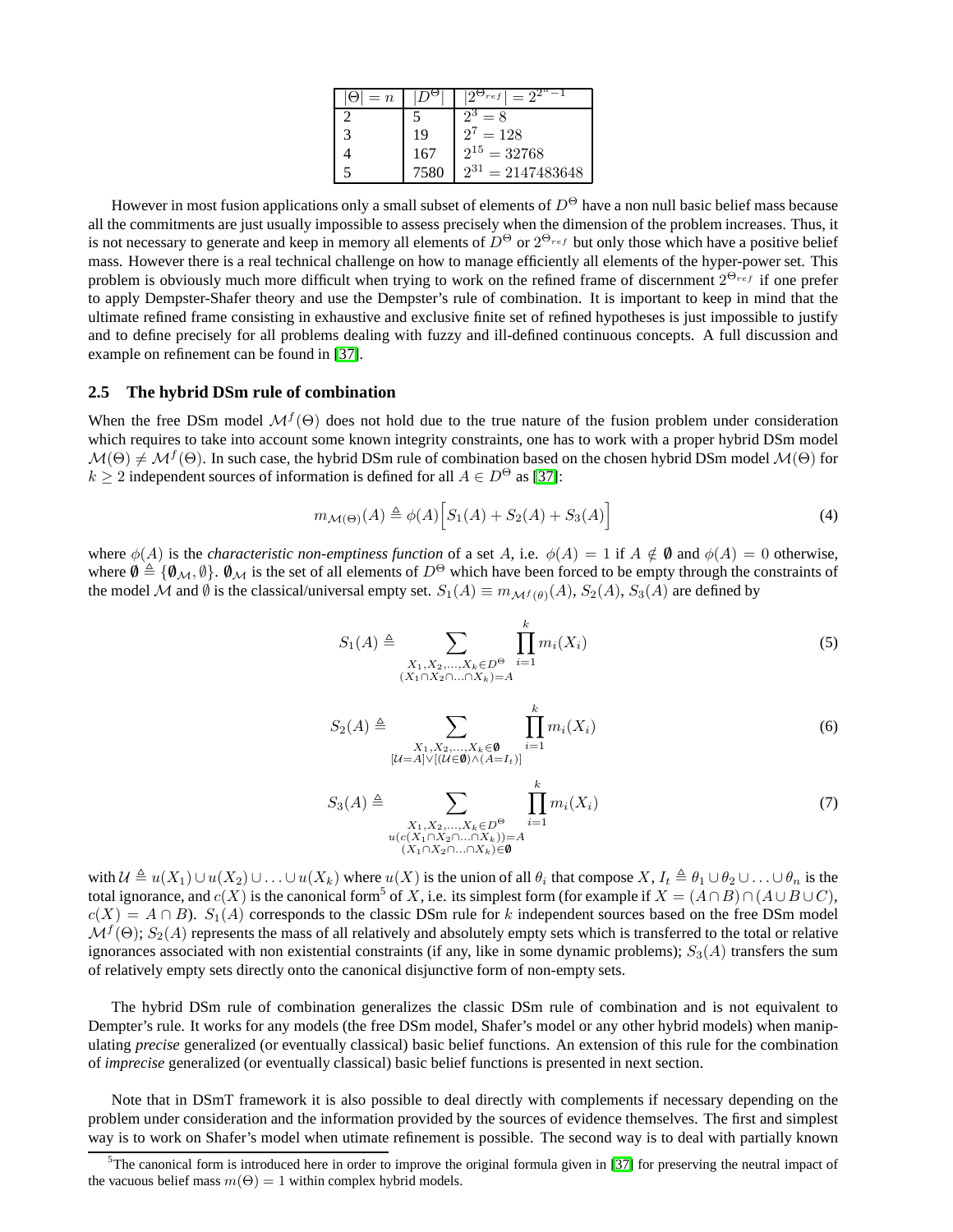frame and introduce directly the complementary hypotheses into the frame itself. By example, if one knows only two hypotheses  $\theta_1$ ,  $\theta_2$  and their complements  $\bar{\theta}_1$ ,  $\bar{\theta}_2$ , then can choose  $\Theta = {\theta_1, \theta_2, \bar{\theta}_1, \bar{\theta}_2}$ . In such case, we don't necessarily assume that  $\bar{\theta}_1 = \theta_2$  and  $\bar{\theta}_2 = \theta_1$  because  $\bar{\theta}_1$  and  $\bar{\theta}_2$  may include other unknown hypotheses we have no information about (case of partial known frame). More generally, in DSmT framework, it is not necessary that the frame is built on pure/simple (possibly vague) hypotheses  $\theta_i$  as usually done in all theories managing uncertainty. The frame Θ can also contain directly as elements conjunctions and/or disjunctions (or mixed propositions) and negations/complements of pure hypotheses as well. The DSm rules also work in such non-classic frames because DSmT works on any distributive lattice built from  $\Theta$  anywhere  $\Theta$  is defined.

## **2.6 Examples of combination rules**

Here are some numerical examples on results obtained by DSm rules of combination. More examples can be found in [\[37\]](#page-19-0).

2.6.1 Example with  $\Theta = \{\theta_1, \theta_2, \theta_3, \theta_4\}$ 

Let's consider the frame of discernment  $\Theta = \{\theta_1, \theta_2, \theta_3, \theta_4\}$ , two independent experts, and the two following bbas

$$
m_1(\theta_1) = 0.6 \quad m_1(\theta_3) = 0.6 \quad m_2(\theta_2) = 0.6 \quad m_2(\theta_4) = 0.6
$$

represented in terms of mass matrix

 $\mathbf{M} = \begin{bmatrix} 0.6 & 0 & 0.4 & 0 \\ 0 & 0.2 & 0 & 0 \end{bmatrix}$ 0 0.2 0 0.8 1

- The Dempster's rule can not be applied because:  $\forall 1 \leq j \leq 4$ , one gets  $m(\theta_j) = 0/0$  (undefined!).
- But the classic DSm rule works because one obtains:  $m(\theta_1) = m(\theta_2) = m(\theta_3) = m(\theta_4) = 0$ , and  $m(\theta_1 \cap \theta_2) =$  $0.12, m(\theta_1 \cap \theta_4) = 0.48, m(\theta_2 \cap \theta_3) = 0.08, m(\theta_3 \cap \theta_4) = 0.32$  (partial paradoxes/conflicts).
- Suppose now one finds out that all intersections are empty (Shafer's model), then one applies the hybrid DSm rule and one gets (index h stands here for hybrid rule):  $m_h(\theta_1 \cup \theta_2) = 0.12$ ,  $m_h(\theta_1 \cup \theta_4) = 0.48$ ,  $m_h(\theta_2 \cup \theta_3) = 0.08$ and  $m_h(\theta_3 \cup \theta_4) = 0.32$ .

## 2.6.2 *Generalization of Zadeh's example with*  $\Theta = {\theta_1, \theta_2, \theta_3}$

Let's consider  $0 < \epsilon_1, \epsilon_2 < 1$  be two very tiny positive numbers (close to zero), the frame of discernment be  $\Theta =$  $\{\theta_1, \theta_2, \theta_3\}$ , have two experts (independent sources of evidence  $s_1$  and  $s_2$ ) giving the belief masses

$$
m_1(\theta_1) = 1 - \epsilon_1 \quad m_1(\theta_2) = 0 \quad m_1(\theta_3) = \epsilon_1
$$
  

$$
m_2(\theta_1) = 0 \quad m_2(\theta_2) = 1 - \epsilon_2 \quad m_2(\theta_3) = \epsilon_2
$$

From now on, we prefer to use matrices to describe the masses, i.e.

$$
\begin{bmatrix} 1 - \epsilon_1 & 0 & \epsilon_1 \\ 0 & 1 - \epsilon_2 & \epsilon_2 \end{bmatrix}
$$

• Using Dempster's rule of combination, one gets

$$
m(\theta_3) = \frac{(\epsilon_1 \epsilon_2)}{(1 - \epsilon_1) \cdot 0 + 0 \cdot (1 - \epsilon_2) + \epsilon_1 \epsilon_2} = 1
$$

which is absurd (or at least counter-intuitive). Note that whatever positive values for  $\epsilon_1$ ,  $\epsilon_2$  are, Dempster's rule of combination provides always the same result (one) which is abnormal. The only acceptable and correct result obtained by Dempster's rule is really obtained only in the trivial case when  $\epsilon_1 = \epsilon_2 = 1$ , i.e. when both sources agree in  $\theta_3$  with certainty which is obvious.

- Using the DSm rule of combination based on free-DSm model, one gets  $m(\theta_3) = \epsilon_1 \epsilon_2$ ,  $m(\theta_1 \cap \theta_2) = (1 \epsilon_1)(1 \epsilon_2)$  $\epsilon_2$ ),  $m(\theta_1 \cap \theta_3) = (1 - \epsilon_1)\epsilon_2$ ,  $m(\theta_2 \cap \theta_3) = (1 - \epsilon_2)\epsilon_1$  and the others are zero which appears more reliable/trustable.
- Going back to Shafer's model and using the hybrid DSm rule of combination, one gets  $m(\theta_3) = \epsilon_1 \epsilon_2$ ,  $m(\theta_1 \cup \theta_2) =$  $(1 - \epsilon_1)(1 - \epsilon_2), m(\theta_1 \cup \theta_3) = (1 - \epsilon_1)\epsilon_2, m(\theta_2 \cup \theta_3) = (1 - \epsilon_2)\epsilon_1$  and the others are zero.

Note that in the special case when  $\epsilon_1 = \epsilon_2 = 1/2$ , one has

$$
m_1(\theta_1) = 1/2
$$
  $m_1(\theta_2) = 0$   $m_1(\theta_3) = 1/2$  and  $m_2(\theta_1) = 0$   $m_2(\theta_2) = 1/2$   $m_2(\theta_3) = 1/2$ 

Dempster's rule of combinations still yields  $m(\theta_3) = 1$  while the hybrid DSm rule based on the same Shafer's model yields now  $m(\theta_3) = 1/4$ ,  $m(\theta_1 \cup \theta_2) = 1/4$ ,  $m(\theta_1 \cup \theta_3) = 1/4$ ,  $m(\theta_2 \cup \theta_3) = 1/4$  which is normal.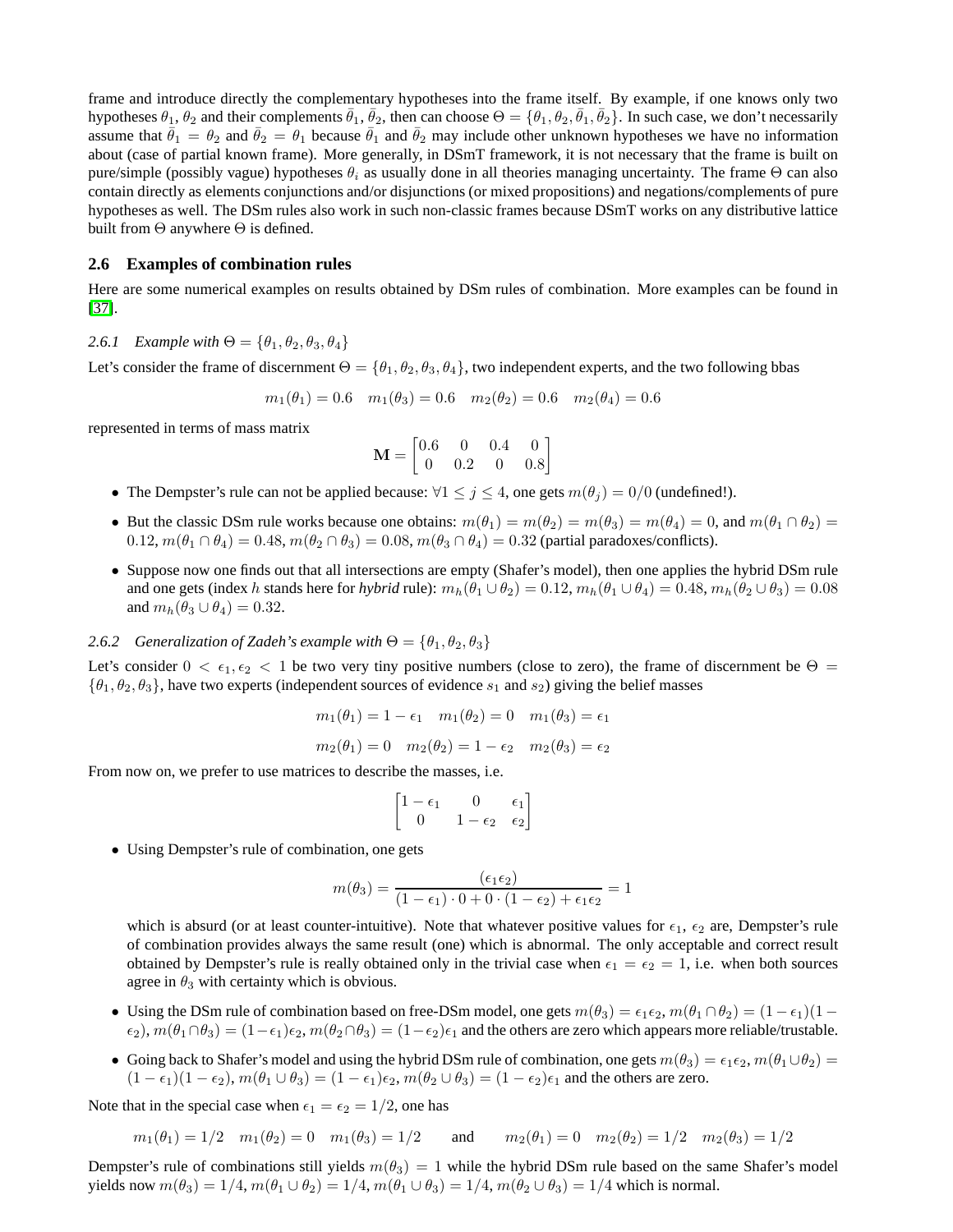#### *2.6.3 Comparison with Smets, Yager and Dubois & Prade rules*

We compare the results provided by DSmT rules and the main common rules of combination on the following very simple numerical example where only 2 independent sources (a priori assumed equally reliable) are involved and providing their belief initially on the 3D frame  $\Theta = {\theta_1, \theta_2, \theta_3}$ . It is assumed in this example that Shafer's model holds and thus the belief assignments  $m_1(.)$  and  $m_2(.)$  do not commit belief to internal conflicting information.  $m_1(.)$  and  $m_2(.)$  are chosen as follows:

$$
m_1(\theta_1) = 0.1
$$
  $m_1(\theta_2) = 0.4$   $m_1(\theta_3) = 0.2$   $m_1(\theta_1 \cup \theta_2) = 0.1$   
\n $m_2(\theta_1) = 0.5$   $m_2(\theta_2) = 0.1$   $m_2(\theta_3) = 0.3$   $m_2(\theta_1 \cup \theta_2) = 0.1$ 

These belief masses are usually represented in the form of a belief mass matrix M given by

$$
\mathbf{M} = \begin{bmatrix} 0.1 & 0.4 & 0.2 & 0.3 \\ 0.5 & 0.1 & 0.3 & 0.1 \end{bmatrix}
$$
 (8)

where index i for the rows corresponds to the index of the source no. i and the indexes j for columns of M correspond to a given choice for enumerating the focal elements of all sources. In this particular example, index  $j = 1$  corresponds to  $\theta_1$ ,  $j = 2$  corresponds to  $\theta_2$ ,  $j = 3$  corresponds to  $\theta_3$  and  $j = 4$  corresponds to  $\theta_1 \cup \theta_2$ .

Now let's imagine that one finds out that  $\theta_3$  is actually truly empty because some extra and certain knowledge on  $\theta_3$  is received by the fusion center. As example,  $\theta_1$ ,  $\theta_2$  and  $\theta_3$  may correspond to three suspects (potential murders) in a police investigation,  $m_1(.)$  and  $m_2(.)$  corresponds to two reports of independent witnesses, but it turns out that finally  $\theta_3$  has provided a strong alibi to the criminal police investigator once arrested by the policemen. This situation corresponds to set up a hybrid model  $\cal M$  with the constraint  $\theta_3\stackrel{\cal M}{=}\emptyset$ .

Let's examine the result of the fusion in such situation obtained by the Smets', Yager's, Dubois & Prade's and hybrid DSm rules of combinations. First note that, based on the free DSm model, one would get by applying the classic DSm rule (denoted here by index  $DSmc$ ) the following fusion result

 $m_{DSmc}(\theta_1) = 0.21$   $m_{DSmc}(\theta_2) = 0.11$   $m_{DSmc}(\theta_3) = 0.06$   $m_{DSmc}(\theta_1 \cup \theta_2) = 0.03$  $m_{DSmc}(\theta_1 \cap \theta_2) = 0.21$   $m_{DSmc}(\theta_1 \cap \theta_3) = 0.13$   $m_{DSmc}(\theta_2 \cap \theta_3) = 0.14$  $m_{DSmc}(\theta_3 \cap (\theta_1 \cup \theta_2)) = 0.11$ 

But because of the exclusivity constraints (imposed here by the use of Shafer's model and by the non-existential constraint  $\theta_3 \stackrel{\mathcal{M}}{=} \emptyset$ ), the total conflicting mass is actually given by

$$
k_{12} = 0.06 + 0.21 + 0.13 + 0.14 + 0.11 = 0.65
$$
 (conficting mass)

• If one applies **Dempster's rule** [\[31\]](#page-18-0) (denoted here by index DS), one gets:

 $m_{DS}(\emptyset) = 0$  $m_{DS}(\theta_1) = 0.21/[1 - k_{12}] = 0.21/[1 - 0.65] = 0.21/0.35 = 0.600000$  $m_{DS}(\theta_2) = 0.11/[1 - k_{12}] = 0.11/[1 - 0.65] = 0.11/0.35 = 0.314286$  $m_{DS}(\theta_1 \cup \theta_2) = 0.03/[1 - k_{12}] = 0.03/[1 - 0.65] = 0.03/0.35 = 0.085714$ 

• If one applies **Smets' rule** [\[40,](#page-19-11) [41\]](#page-19-12) (i.e. the non normalized version of Dempster's rule with the conflicting mass transferred onto the empty set), one gets:

> $m<sub>S</sub>(\emptyset) = m(\emptyset) = 0.65$  (conflicting mass)  $m_S(\theta_1) = 0.21$  $m<sub>S</sub>(\theta_2) = 0.11$  $m<sub>S</sub>(\theta_1 \cup \theta_2) = 0.03$

• If one applies **Yager's rule** [\[45,](#page-19-13) [46,](#page-19-4) [47\]](#page-19-6), one gets:

$$
m_Y(\emptyset) = 0
$$
  
\n
$$
m_Y(\theta_1) = 0.21
$$
  
\n
$$
m_Y(\theta_2) = 0.11
$$
  
\n
$$
m_Y(\theta_1 \cup \theta_2) = 0.03 + k_{12} = 0.03 + 0.65 = 0.68
$$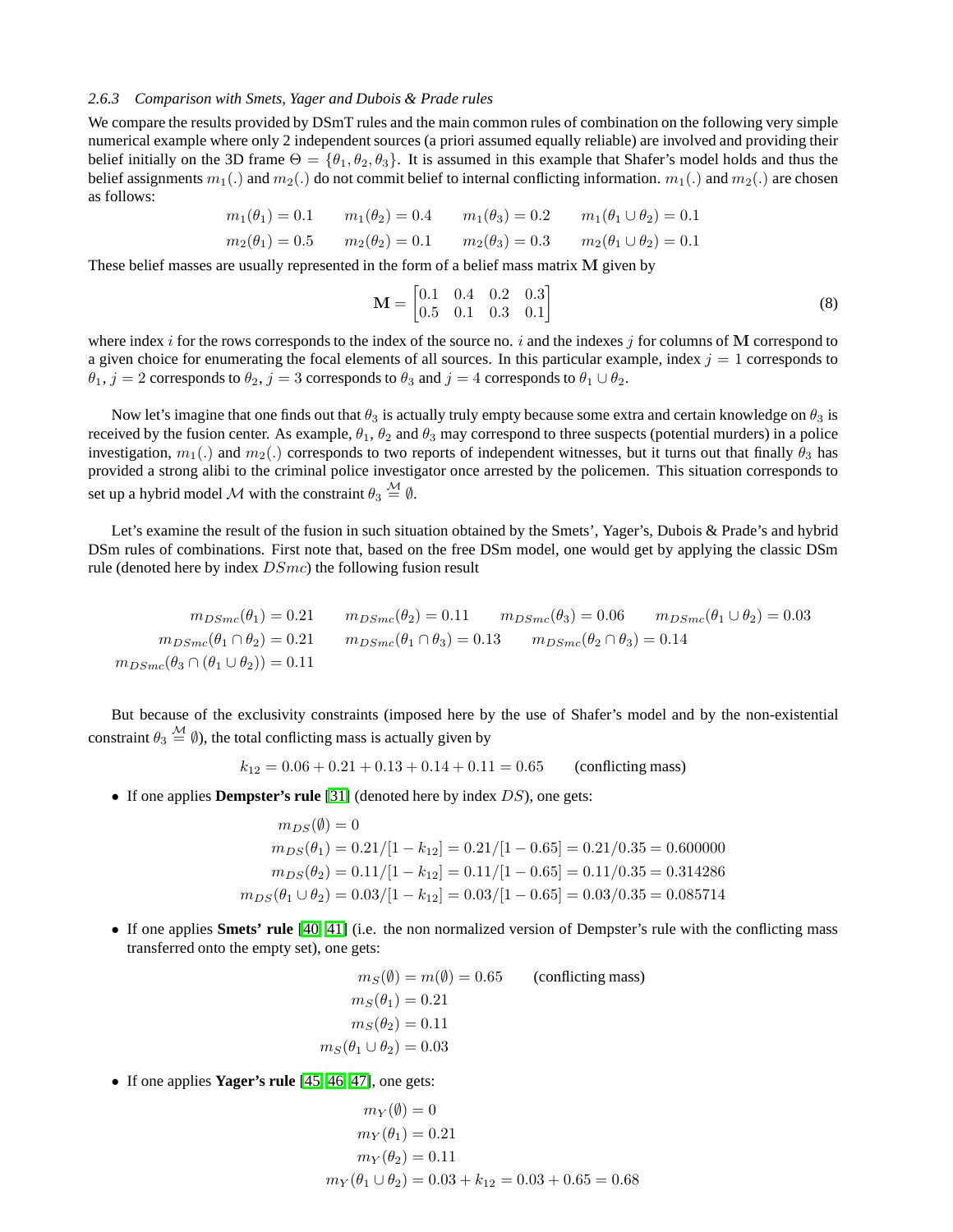• If one applies **Dubois & Prade's rule** [\[18\]](#page-18-11), one gets because  $\theta_3 \stackrel{\mathcal{M}}{=} \emptyset$ :

$$
m_{DP}(\emptyset) = 0 \qquad \text{(by definition of Dubois & Prade's rule)}
$$
\n
$$
m_{DP}(\theta_1) = [m_1(\theta_1)m_2(\theta_1) + m_1(\theta_1)m_2(\theta_1 \cup \theta_2) + m_2(\theta_1)m_1(\theta_1 \cup \theta_2)]
$$
\n
$$
+ [m_1(\theta_1)m_2(\theta_3) + m_2(\theta_1)m_1(\theta_3)]
$$
\n
$$
= [0.1 \cdot 0.5 + 0.1 \cdot 0.1 + 0.5 \cdot 0.3] + [0.1 \cdot 0.3 + 0.5 \cdot 0.2] = 0.21 + 0.13 = 0.34
$$
\n
$$
m_{DP}(\theta_2) = [0.4 \cdot 0.1 + 0.4 \cdot 0.1 + 0.1 \cdot 0.3] + [0.4 \cdot 0.3 + 0.1 \cdot 0.2] = 0.11 + 0.14 = 0.25
$$
\n
$$
m_{DP}(\theta_1 \cup \theta_2) = [m_1(\theta_1 \cup \theta_2)m_2(\theta_1 \cup \theta_2)] + [m_1(\theta_1 \cup \theta_2)m_2(\theta_3) + m_2(\theta_1 \cup \theta_2)m_1(\theta_3)]
$$
\n
$$
+ [m_1(\theta_1)m_2(\theta_2) + m_2(\theta_1)m_1(\theta_2)]
$$
\n
$$
= [0.30.1] + [0.3 \cdot 0.3 + 0.1 \cdot 0.2] + [0.1 \cdot 0.1 + 0.5 \cdot 0.4] = [0.03] + [0.09 + 0.02] + [0.01 + 0.20]
$$
\n
$$
= 0.03 + 0.11 + 0.21 = 0.35
$$

Now if one adds up the masses, one gets  $0 + 0.34 + 0.25 + 0.35 = 0.94$  which is less than 1. Therefore Dubois & Prade's rule of combination does not work when a singleton, or an union of singletons, becomes empty (in a dynamic fusion problem). The products of such empty-element columns of the mass matrix M are lost; this problem is fixed in DSmT by the sum  $S_2(.)$  in [\(4\)](#page-4-0) which transfers these products to the total or partial ignorances.

In this particular example, using the hybrid DSm rule, one transfers the product of the empty-element  $\theta_3$  column,  $m_1(\theta_3)m_2(\theta_3) = 0.2 \cdot 0.3 = 0.06$ , to  $m_{DSmh}(\theta_1 \cup \theta_2)$ , which becomes equal to  $0.35 + 0.06 = 0.41$ .

# <span id="page-7-0"></span>**2.7 Fusion of imprecise beliefs**

In many fusion problems, it seems very difficult (if not impossible) to have precise sources of evidence generating precise basic belief assignments (especially when belief functions are provided by human experts), and a more flexible plausible and paradoxical theory supporting imprecise information becomes necessary. In the previous sections, we presented the fusion of *precise* uncertain and conflicting/paradoxical generalized basic belief assignments (gbba) in the DSmT framework. We mean here by precise gbba, basic belief functions/masses  $m(.)$  defined precisely on the hyper-power set  $D^{\Theta}$ where each mass  $m(X)$ , where X belongs to  $D^{\Theta}$ , is represented by only one real number belonging to  $[0,1]$  such that  $\sum_{X \in D^{\Theta}} m(X) = 1$ . In this section, we present the DSm fusion rule for dealing with *admissible imprecise generalized basic belief assignments*  $m^{I}(.)$  defined as real subunitary intervals of [0, 1], or even more general as real subunitary sets [i.e. sets, not necessarily intervals]. An imprecise belief assignment  $m^I(.)$  over  $D^\Theta$  is said admissible if and only if there exists for every  $X \in D^{\Theta}$  at least one real number  $m(X) \in m^{I}(X)$  such that  $\sum_{X \in D^{\Theta}} m(X) = 1$ . The idea to work with imprecise belief structures represented by real subset intervals of  $[0, 1]$  is not new and has been investigated in [\[21,](#page-18-12) [15,](#page-18-13) [16\]](#page-18-14) and references therein. The proposed works available in the literature, upon our knowledge were limited only to sub-unitary interval combination in the framework of Transferable Belief Model (TBM) developed by Smets [\[40,](#page-19-11) [41\]](#page-19-12). We extend the approach of Lamata & Moral and Denœux based on subunitary interval-valued masses to subunitary setvalued masses; therefore the closed intervals used by Denœux to denote imprecise masses are generalized to any sets included in [0,1], i.e. in our case these sets can be unions of (closed, open, or half-open/half-closed) intervals and/or scalars all in  $[0, 1]$ . Here, the proposed extension is done in the context of the DSmT framework, although it can also apply directly to fusion of imprecise belief structures within TBM as well if the user prefers to adopt TBM rather than DSmT.

Before presenting the general formula for the combination of generalized imprecise belief structures, we remind the following set operators involved in the formula. Several numerical examples are given in [\[37\]](#page-19-0).

• **Addition of sets**

$$
S_1 \boxplus S_2 = S_2 \boxplus S_1 \triangleq \{x \mid x = s_1 + s_2, s_1 \in S_1, s_2 \in S_2\} \quad \text{with} \quad \begin{cases} \inf(S_1 \boxplus S_2) = \inf(S_1) + \inf(S_2) \\ \sup(S_1 \boxplus S_2) = \sup(S_1) + \sup(S_2) \end{cases}
$$

• **Subtraction of sets**

 $S_1 \boxminus S_2 \triangleq \{x \mid x = s_1 - s_2, s_1 \in S_1, s_2 \in S_2\}$  with  $\begin{cases} \inf(S_1 \boxminus S_2) = \inf(S_1) - \sup(S_2) \\ (S_1 \boxminus S_2) & \text{if } (S_1 \cup S_2) \end{cases}$  $\sup(S_1 \boxminus S_2) = \sup(S_1) - \inf(S_2)$ 

• **Multiplication of sets**

$$
S_1 \boxdot S_2 \triangleq \{x \mid x = s_1 \cdot s_2, s_1 \in S_1, s_2 \in S_2\} \quad \text{with} \quad \begin{cases} \inf(S_1 \boxdot S_2) = \inf(S_1) \cdot \inf(S_2) \\ \sup(S_1 \boxdot S_2) = \sup(S_1) \cdot \sup(S_2) \end{cases}
$$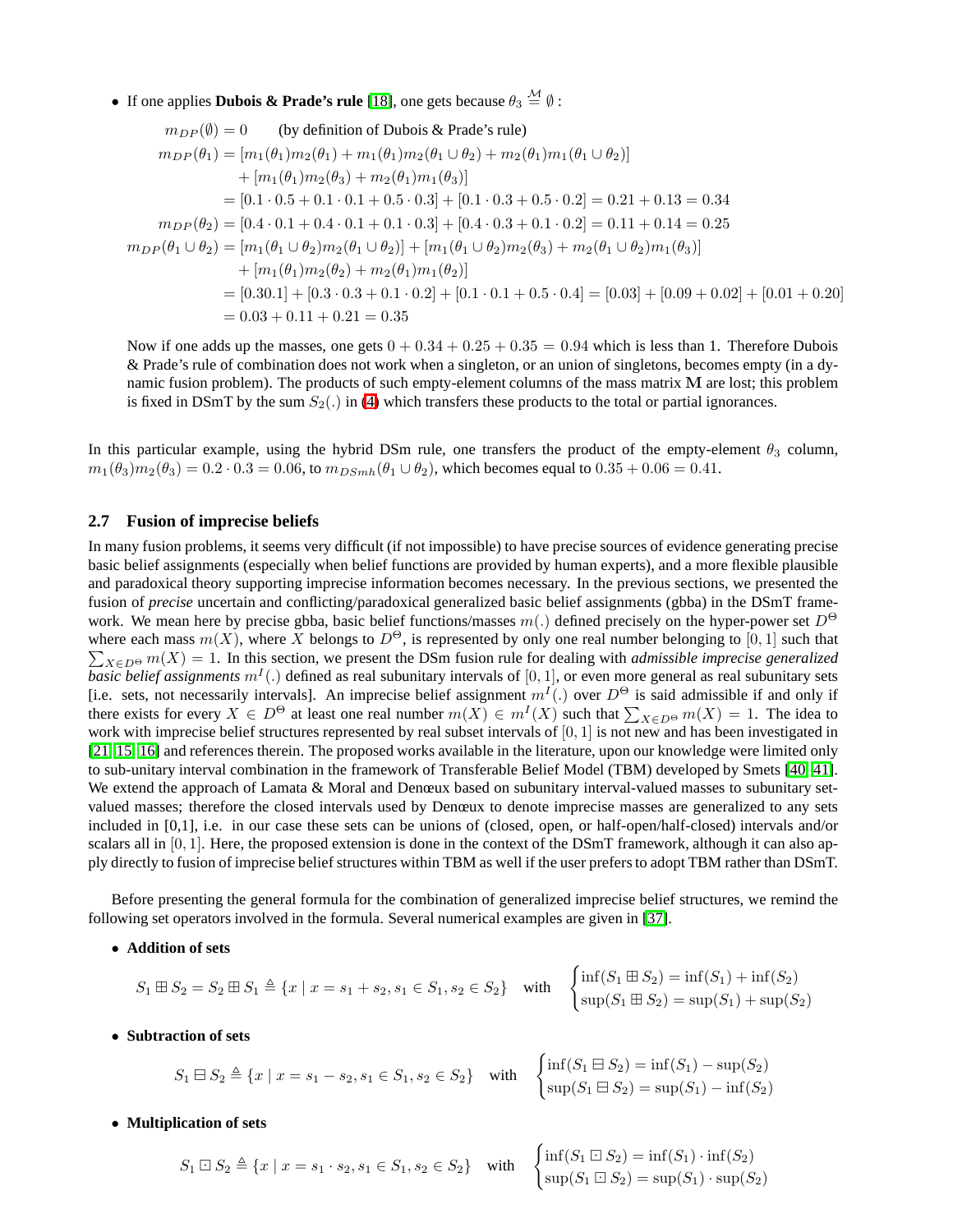#### *2.7.1 DSm rule of combination for imprecise beliefs*

We present the generalization of the DSm rules to combine any type of imprecise belief assignment which may be represented by the union of several sub-unitary (half-) open intervals, (half-)closed intervals and/or sets of points belonging to [0,1]. Several numerical examples are also given. In the sequel, one uses the notation  $(a, b)$  for an open interval,  $[a, b]$  for a closed interval, and  $(a, b]$  or  $[a, b)$  for a half open and half closed interval. From the previous operators on sets, one can generalize the DSm rules (classic and hybrid) from scalars to sets in the following way [\[37\]](#page-19-0) (chap. 6):  $\forall A \neq \emptyset \in D^{\Theta}$ ,

<span id="page-8-1"></span><span id="page-8-0"></span>
$$
m^{I}(A) = \sum_{\substack{X_1, X_2, ..., X_k \in D^{\Theta} \\ (X_1 \cap X_2 \cap ... \cap X_k) = A}} \prod_{i=1,...,k} m_i^{I}(X_i)
$$
\n(9)

where  $\sum$  and  $\prod$  represent the summation, and respectively product, of sets.

Similarly, one can generalize the hybrid DSm rule from scalars to sets in the following way:

$$
m_{\mathcal{M}(\Theta)}^I(A) \triangleq \phi(A) \boxdot \left[ S_1^I(A) \boxplus S_2^I(A) \boxplus S_3^I(A) \right] \tag{10}
$$

 $\phi(A)$  is the *characteristic non emptiness function* of the set A and  $S_1^I(A)$ ,  $S_2^I(A)$  and  $S_3^I(A)$  are defined by

$$
S_1^I(A) \triangleq \sum_{\substack{X_1, X_2, \dots, X_k \in D^{\Theta} \\ (X_1 \cap X_2 \cap \dots \cap X_k) = A}} \prod_{i=1,\dots,k} m_i^I(X_i)
$$
\n
$$
(11)
$$

$$
S_2^I(A) \triangleq \sum_{\substack{X_1, X_2, \dots, X_k \in \mathbf{0} \\ [\mathcal{U} = A] \vee [(\mathcal{U} \in \mathbf{0}) \wedge (A = I_t)]}} \prod_{i=1, \dots, k} m_i^I(X_i)
$$
\n(12)

$$
S_3^I(A) \triangleq \sum_{\substack{X_1, X_2, \dots, X_k \in D^{\Theta} \\ (X_1 \cup X_2 \cup \dots \cup X_k) = A \\ (X_1 \cap X_2 \cap \dots \cap X_k) \in \emptyset}} \prod_{i=1, \dots, k} m_i^I(X_i)
$$
\n
$$
(13)
$$

In the case when all sets are reduced to points (numbers), the set operations become normal operations with numbers; the sets operations are generalizations of numerical operations. When imprecise belief structures reduce to precise belief structure, DSm rules [\(9\)](#page-8-0) and [\(10\)](#page-8-1) reduce to their precise version [\(3\)](#page-3-0) and [\(4\)](#page-4-0) respectively.

#### *2.7.2 Example*

Here is a simple example of fusion with with multiple-interval masses. For simplicity, this example is a particular case when the theorem of admissibility (see [\[37\]](#page-19-0) p. 138 for details) is verified by a few points, which happen to be just on the bounders. It is an extreme example, because we tried to comprise all kinds of possibilities which may occur in the imprecise or very imprecise fusion. So, let's consider a fusion problem over  $\Theta = \{\theta_1, \theta_2\}$ , two independent sources of information with the following imprecise admissible belief assignments

| $A \in D^{\Theta}$ | $m_1^I(A)$                                                  | $m_2(A)$   |
|--------------------|-------------------------------------------------------------|------------|
| $\theta_1$         | $[0.1, 0.2] \cup \{0.3\}$                                   | [0.4, 0.5] |
| $\theta_2$         | $(0.4, 0.6) \cup [0.7, 0.8]$   $[0, 0.4] \cup \{0.5, 0.6\}$ |            |

|  |  |  |  |  | Table 1: Inputs of the fusion with imprecise bba |  |
|--|--|--|--|--|--------------------------------------------------|--|
|--|--|--|--|--|--------------------------------------------------|--|

#### Using the DSm classic rule for sets, one gets

$$
m^{I}(\theta_{1}) = ([0.1, 0.2] \cup \{0.3\}) \boxdot [0.4, 0.5] = ([0.1, 0.2] \boxdot [0.4, 0.5]) \cup (\{0.3\} \boxdot [0.4, 0.5]) = [0.04, 0.10] \cup [0.12, 0.15]
$$

$$
m^{I}(\theta_{2}) = ((0.4, 0.6) \cup [0.7, 0.8]) \boxdot ([0, 0.4] \cup \{0.5, 0.6\})
$$
  
= ((0.4, 0.6) \boxdot [0, 0.4]) \cup ((0.4, 0.6) \boxdot [0.5, 0.6]) \cup ([0.7, 0.8] \boxdot [0, 0.4]) \cup ([0.7, 0.8] \boxdot [0.5, 0.6])  
= (0, 0.24) \cup (0.20, 0.30) \cup (0.24, 0.36) \cup [0, 0.32] \cup [0.35, 0.40] \cup [0.42, 0.48] = [0, 0.40] \cup [0.42, 0.48]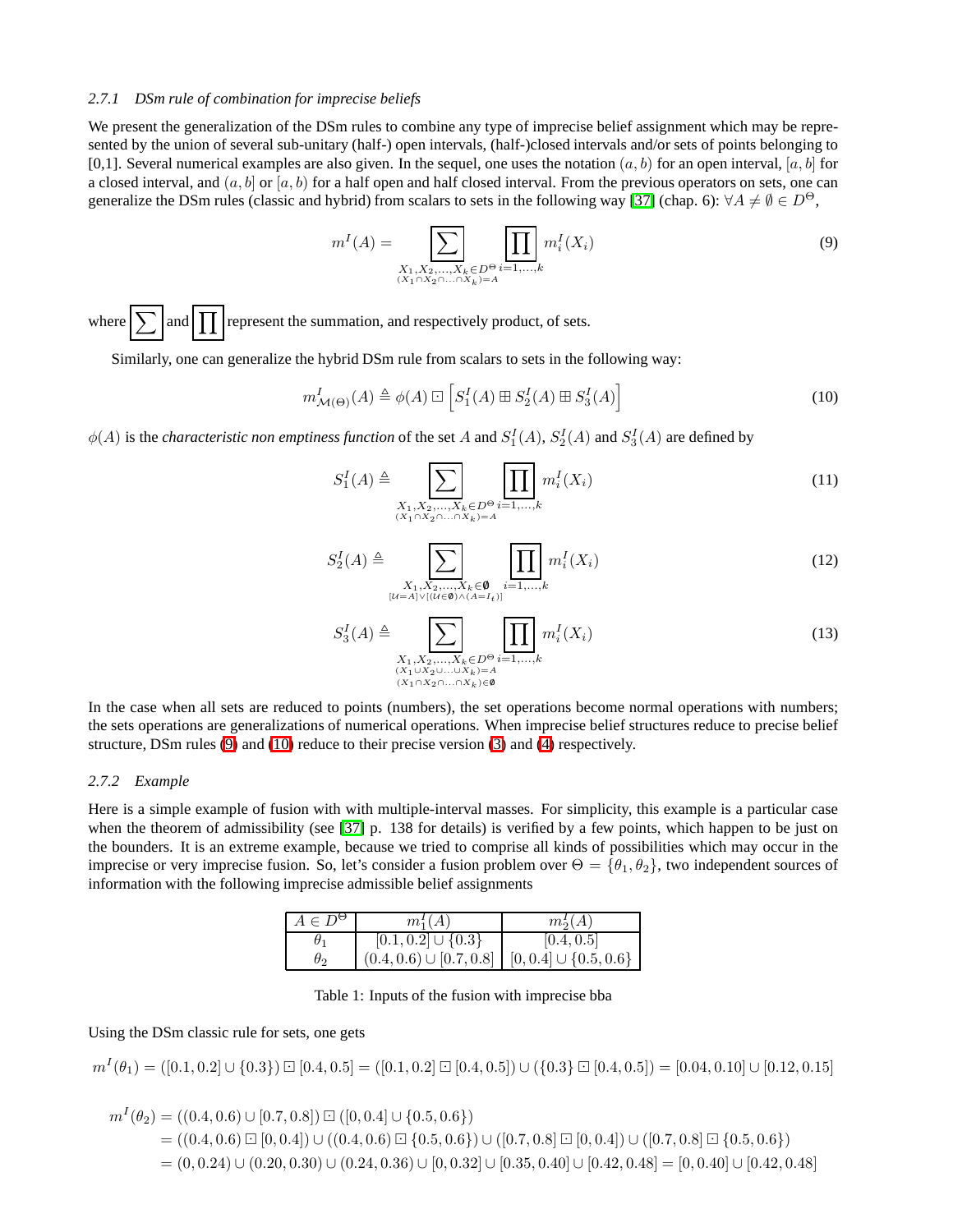$$
m^{I}(\theta_{1} \cap \theta_{2}) = [([0.1, 0.2] \cup \{0.3\}) \boxdot ([0, 0.4] \cup \{0.5, 0.6\})] \boxplus [[0.4, 0.5] \boxdot ((0.4, 0.6) \cup [0.7, 0.8])]
$$
  
\n
$$
= [([0.1, 0.2] \boxdot [0, 0.4]) \cup ([0.1, 0.2] \boxdot \{0.5, 0.6\}) \cup (\{0.3\} \boxdot [0, 0.4]) \cup (\{0.3\} \boxdot \{0.5, 0.6\})]
$$
  
\n
$$
\boxplus [([0.4, 0.5] \boxdot [0, 0.4, 0.6)) \cup ([0.4, 0.5] \boxdot [0, 7, 0.8])]
$$
  
\n
$$
= [[0, 0.08] \cup [0.05, 0.10] \cup [0.06, 0.12] \cup [0, 0.12] \cup \{0.15, 0.18\}] \boxplus [(0.16, 0.30) \cup [0.28, 0.40]]
$$
  
\n
$$
= [[0, 0.12] \cup \{0.15, 0.18\}] \boxplus (0.16, 0.40] = (0.16, 0.52] \cup (0.31, 0.55] \cup (0.34, 0.58] = (0.16, 0.58]
$$

Hence finally the fusion admissible result is given by:

| $A \in D^{\Theta}$       | $m^{I}(A) = [m_1^{I} \oplus m_2^{I}](A)$ |
|--------------------------|------------------------------------------|
| $\theta_1$               | $[0.04, 0.10] \cup [0.12, 0.15]$         |
| $\theta_2$               | $[0, 0.40] \cup [0.42, 0.48]$            |
| $\theta_1 \cap \theta_2$ | (0.16, 0.58]                             |
| $\theta_1 \cup \theta_2$ |                                          |

Table 2: Fusion result with the DSm classic rule

If one finds out<sup>6</sup> that  $\theta_1 \cap \theta_2 \stackrel{M}{\equiv} \emptyset$  (this is our hybrid model  $M$  one wants to deal with), then one uses the hybrid DSm rule for sets [\(10\)](#page-8-1):  $m_{\mathcal{M}}^I(\theta_1 \cap \theta_2) = 0$  and  $m_{\mathcal{M}}^I(\theta_1 \cup \theta_2) = (0.16, 0.58]$ , the others imprecise masses are not changed. In other words, one gets now with hybrid DSm rule applied to imprecise beliefs:

| $A \in D^{\Theta}$                                      | $m_{\mathcal{M}}^I(A) = [m_1^I \oplus m_2^I](A)$ |
|---------------------------------------------------------|--------------------------------------------------|
|                                                         | $[0.04, 0.10] \cup [0.12, 0.15]$                 |
| θ0                                                      | $[0, 0.40] \cup [0.42, 0.48]$                    |
| $\theta_1 \cap \theta_2 \stackrel{M}{\equiv} \emptyset$ |                                                  |
| $\theta_1 \cup \theta_2$                                | (0.16, 0.58]                                     |

Table 3: Fusion result with the hybrid DSm rule for M

Let's check now the admissibility conditions and theorem. For the source 1, there exist the precise masses  $(m_1(\theta_1)$  =  $(0.0.3) \in ([0.1, 0.2] \cup \{0.3\})$  and  $(m_1(\theta_2) = 0.7) \in ((0.4, 0.6) \cup [0.7, 0.8])$  such that  $(0.3 + 0.7 = 1$ . For the source 2, there exist the precise masses  $(m_1(\theta_1) = 0.4) \in ([0.4, 0.5])$  and  $(m_2(\theta_2) = 0.6) \in ([0, 0.4] \cup \{0.5, 0.6\})$  such that  $0.4 + 0.6 = 1$ . Therefore both sources associated with  $m_1^I(.)$  and  $m_2^I(.)$  are admissible imprecise sources of information.

It can be easily checked that the DSm classic fusion of  $m_1(.)$  and  $m_2(.)$  yields the paradoxical basic belief assignment  $m(\theta_1) = [m_1 \oplus m_2](\theta_1) = 0.12, m(\theta_2) = [m_1 \oplus m_2](\theta_2) = 0.42$  and  $m(\theta_1 \cap \theta_2) = [m_1 \oplus m_2](\theta_1 \cap \theta_2) = 0.46$ . One sees that the admissibility theorem is satisfied since  $(m(\theta_1) = 0.12) \in (m^I(\theta_1) = [0.04, 0.10] \cup [0.12, 0.15]),$  $(m(\theta_2) = 0.42) \in (m^I(\theta_2) = [0, 0.40] \cup [0.42, 0.48])$  and  $(m(\theta_1 \cap \theta_2) = 0.46) \in (m^I(\theta_1 \cap \theta_2) = (0.16, 0.58])$  such that  $0.12 + 0.42 + 0.46 = 1$ . Similarly if one finds out that  $\theta_1 \cap \theta_2 = \emptyset$ , then one uses the hybrid DSm rule and one gets:  $m(\theta_1 \cap \theta_2) = 0$  and  $m(\theta_1 \cup \theta_2) = 0.46$ ; the others remain unchanged. The admissibility theorem still holds, because one can pick at least one number in each subset  $m^I(.)$  such that the sum of these numbers is 1. This approach can be also used in the similar manner to obtain imprecise pignistic probabilities from  $m<sup>I</sup>(.)$  for decision-making under uncertain, paradoxical and imprecise sources of information as well. The generalized pignistic transformation (GPT) is presented in next section.

#### **2.8 The generalized pignistic transformation (GPT)**

#### *2.8.1 The classical pignistic transformation*

<span id="page-9-0"></span>We follow here the Smets' vision which considers the management of information as a two 2-levels process: credal (for combination of evidences) and pignistic<sup>7</sup> (for decision-making), i.e "*when someone must take a decision, he must then construct a probability function derived from the belief function that describes his credal state. This probability function is then used to make decisions*" [\[39\]](#page-19-7) (p. 284). One obvious way to build this probability function corresponds to the so-called Classical Pignistic Transformation (CPT) defined in the DST framework (i.e. based on the Shafer's model assumption) as [\[41\]](#page-19-12):

$$
P\{A\} = \sum_{X \in 2^{\Theta}} \frac{|X \cap A|}{|X|} m(X)
$$
\n(14)

<sup>&</sup>lt;sup>6</sup>We consider now a dynamic fusion problem.

<sup>7</sup> Pignistic terminology has been coined by Philippe Smets and comes from *pignus*, a bet in Latin.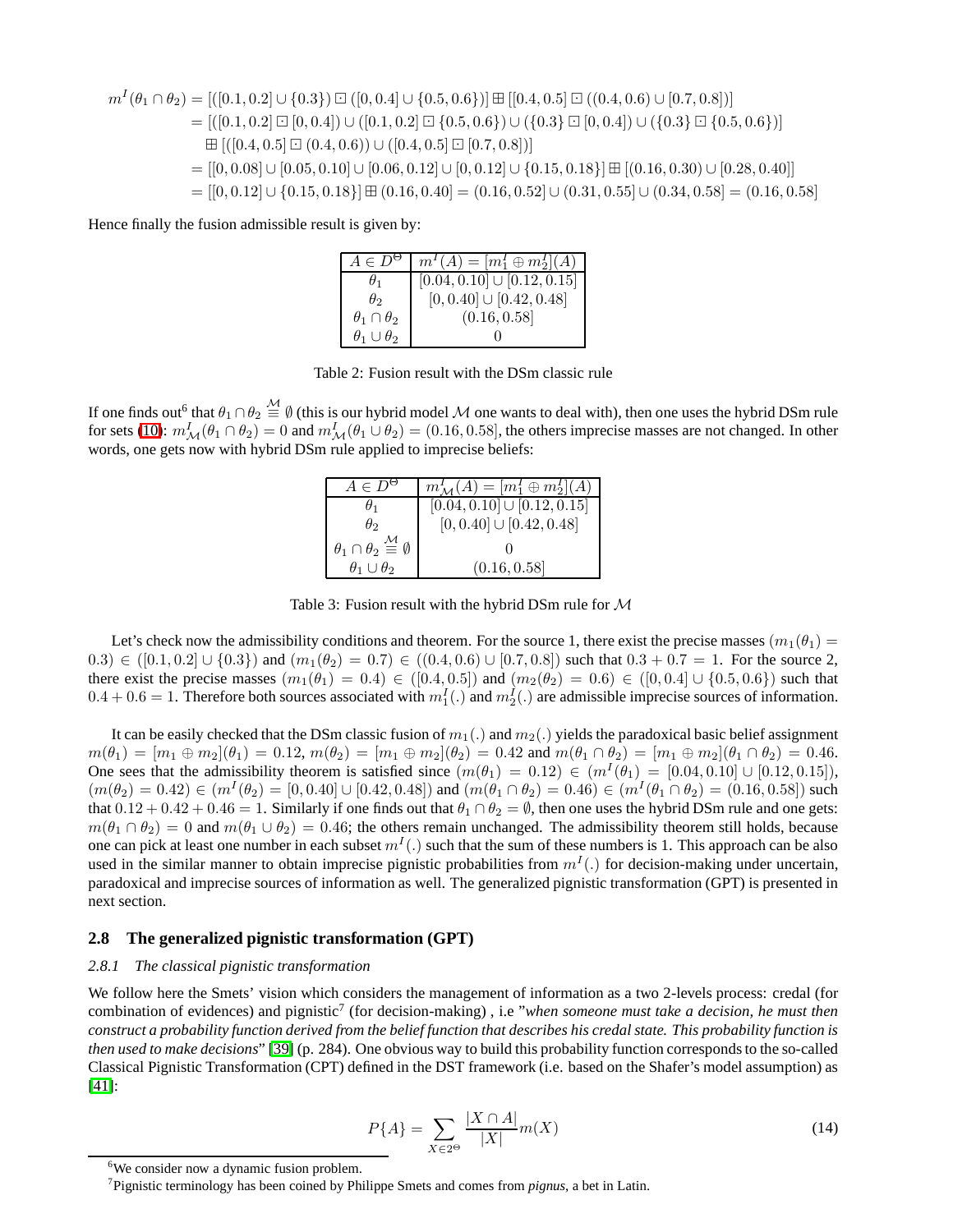where |A| denotes the number of worlds in the set A (with convention  $|\emptyset|/|\emptyset| = 1$ , to define  $P\{\emptyset\}$ ).  $P\{A\}$  corresponds to  $BetP(A)$  in Smets' notation [\[41\]](#page-19-12). Decisions are achieved by computing the expected utilities of the acts using the subjective/pignistic  $P\{\cdot\}$  as the probability function needed to compute expectations. Usually, one uses the maximum of the pignistic probability as decision criterion. The max. of  $P\{\cdot\}$  is often considered as a prudent betting decision criterion between the two other alternatives (max of plausibility or max. of credibility which appears to be respectively too optimistic or too pessimistic). It is easy to show that  $P\{.\}$  is indeed a probability function (see [\[40\]](#page-19-11)).

#### *2.8.2 Notion of DSm cardinality*

One important notion involved in the definition of the Generalized Pignistic Transformation (GPT) is the *DSm cardinality*. The *DSm cardinality* of any element A of hyper-power set  $D^{\Theta}$ , denoted  $\mathcal{C}_{\mathcal{M}}(A)$ , corresponds to the number of parts of A in the corresponding fuzzy/vague Venn diagram of the problem (model  $\mathcal{M}$ ) taking into account the set of integrity constraints (if any), i.e. all the possible intersections due to the nature of the elements  $\theta_i$ . This *intrinsic cardinality* depends on the model  $M$  (free, hybrid or Shafer's model).  $M$  is the model that contains  $A$ , which depends both on the dimension  $n = |\Theta|$  and on the number of non-empty intersections present in its associated Venn diagram (see [\[37\]](#page-19-0) for details ). The DSm cardinality depends on the cardinal of  $\Theta = {\theta_1, \theta_2, \dots, \theta_n}$  and on the model of  $D^\Theta$  (i.e., the number of intersections and between what elements of Θ - in a word the structure) at the same time; it is not necessarily that every singleton, say  $\theta_i$ , has the same DSm cardinal, because each singleton has a different structure; if its structure is the simplest (no intersection of this elements with other elements) then  $C_M(\theta_i) = 1$ , if the structure is more complicated (many intersections) then  $\mathcal{C}_M(\theta_i) > 1$ ; let's consider a singleton  $\theta_i$ : if it has 1 intersection only then  $\mathcal{C}_M(\theta_i) = 2$ , for 2 intersections only  $\mathcal{C}_M(\theta_i)$  is 3 or 4 depending on the model M, for m intersections it is between  $m+1$  and  $2^m$  depending on the model; the maximum DSm cardinality is  $2^{n-1}$  and occurs for  $\theta_1\cup\theta_2\cup\ldots\cup\theta_n$  in the free model  $\mathcal{M}^f$ ; similarly for any set from  $D^{\Theta}$ : the more complicated structure it has, the bigger is the DSm cardinal; thus the DSm cardinality measures the complexity of en element from  $D^{\Theta}$ , which is a nice characterization in our opinion; we may say that for the singleton  $\theta_i$  not even  $|\Theta|$  counts, but only its structure (= how many other singletons intersect  $\theta_i$ ). Simple illustrative examples are given in Chapter 3 and 7 of [\[37\]](#page-19-0). One has  $1 \leq C_{\mathcal{M}}(A) \leq 2^n - 1$ .  $C_{\mathcal{M}}(A)$  must not be confused with the classical cardinality  $|A|$  of a given set A (i.e. the number of its distinct elements) - that's why a new notation is necessary here.  $\mathcal{C}_{\mathcal{M}}(A)$  is very easy to compute by programming from the algorithm of generation of  $D^{\Theta}$  given explicated in [\[37\]](#page-19-0).

As example, let's take back the example of the simple hybrid DSm model described in section [2.2,](#page-2-0) then one gets the following list of elements (with their DSm cardinal) for the restricted  $D^{\Theta}$  taking into account the integrity constraints of this hybrid model:

| $A \in D^{\Theta}$                                         | $\mathcal{C}_\mathcal{M}(A)$ |
|------------------------------------------------------------|------------------------------|
| $\alpha_0 \triangleq \emptyset$                            | 0                            |
| $\alpha_1 \triangleq \theta_1 \cap \theta_2$               | 1                            |
| $\alpha_2 \triangleq \theta_3$                             | 1                            |
| $\alpha_3 \triangleq \theta_1$                             | 2                            |
| $\alpha_4 \triangleq \theta_2$                             | 2                            |
| $\alpha_5 \triangleq \theta_1 \cup \theta_2$               | 3                            |
| $\alpha_6 \triangleq \theta_1 \cup \theta_3$               | 3                            |
| $\alpha_7 \triangleq \theta_2 \cup \theta_3$               | 3                            |
| $\alpha_8 \triangleq \theta_1 \cup \theta_2 \cup \theta_3$ |                              |

**Eaxmple of DSm cardinals:**  $\mathcal{C}_{\mathcal{M}}(A)$  for hybrid model  $\mathcal{M}$ 

# *2.8.3 The Generalized Pignistic Transformation*

<span id="page-10-0"></span>To take a rational decision within the DSmT framework, it is necessary to generalize the Classical Pignistic Transformation in order to construct a pignistic probability function from any generalized basic belief assignment  $m(.)$  drawn from the DSm rules of combination. Here is the simplest and direct extension of the CPT to define the Generalized Pignistic Transformation:

$$
\forall A \in D^{\Theta}, \qquad P\{A\} = \sum_{X \in D^{\Theta}} \frac{\mathcal{C}_{\mathcal{M}}(X \cap A)}{\mathcal{C}_{\mathcal{M}}(X)} m(X) \tag{15}
$$

where  $\mathcal{C}_{\mathcal{M}}(X)$  denotes the DSm cardinal of proposition X for the DSm model M of the problem under consideration.

The decision about the solution of the problem is usually taken by the maximum of pignistic probability function  $P\{.\}.$  Let's remark the close ressemblance of the two pignistic transformations [\(14\)](#page-9-0) and [\(15\)](#page-10-0). It can be shown that (15) reduces to [\(14\)](#page-9-0) when the hyper-power set  $D^{\Theta}$  reduces to classical power set  $2^{\Theta}$  if we adopt Shafer's model. But [\(15\)](#page-10-0) is a generalization of [\(14\)](#page-9-0) since it can be used for computing pignistic probabilities for any models (including Shafer's model). It has been proved in [\[37\]](#page-19-0) (Chap. 7) that  $P\{\cdot\}$  is indeed a probability function.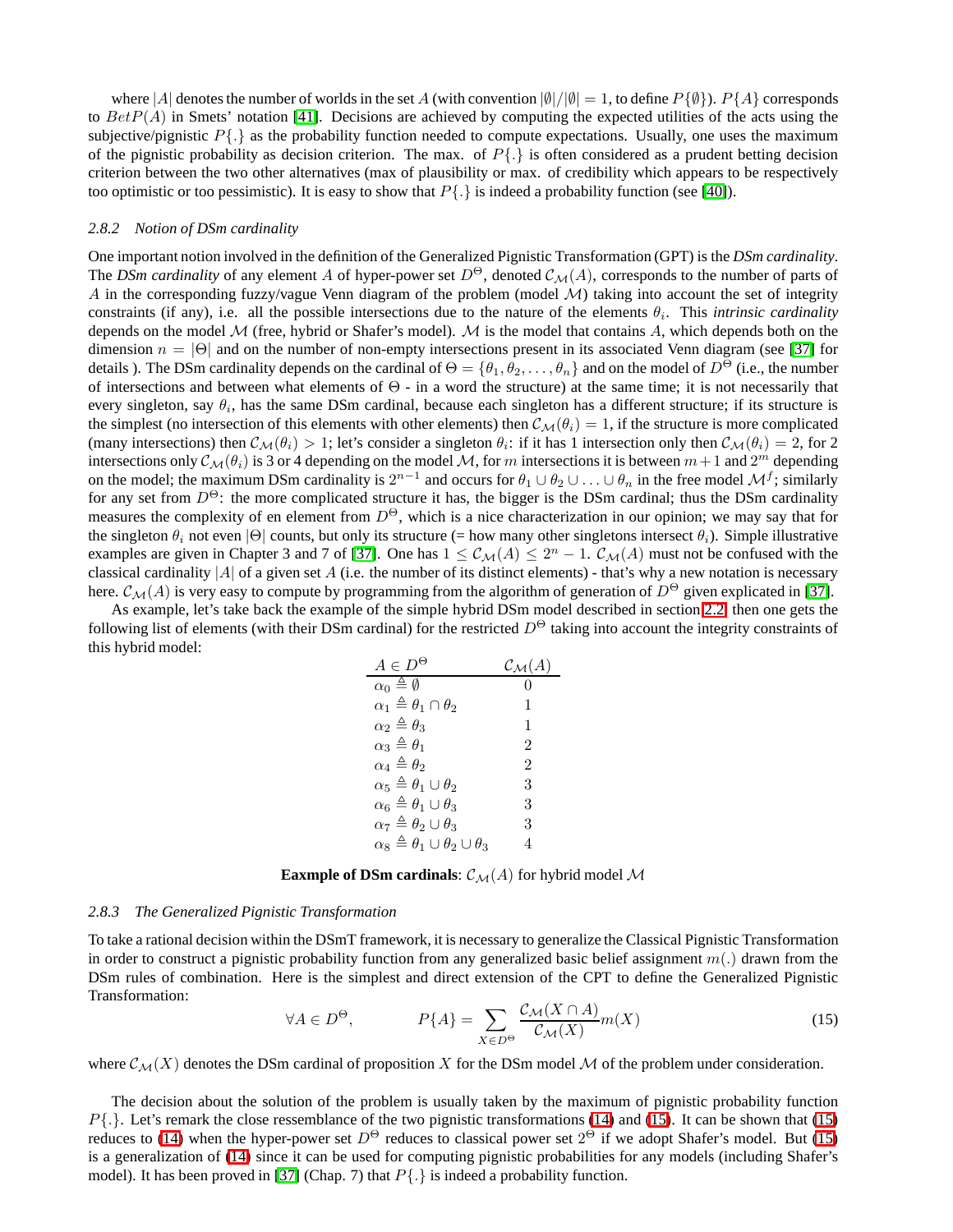# **3 Fuzzy Inference for Information Fusion**

We further connect the fusion rules of combination with fuzzy and neutrosophic operators. Lets first replace the Conjunctive Rule and Disjunctive Rule with the fuzzy T-norm and T-conorm versions respectively. These rules started from the T-norm and T-conorm respectively in fuzzy and neutrosophic logics, where the *and* logic operator ∧ corresponds in fusion to the conjunctive rule, while the *or* logic operator ∨ corresponds to the disjunctive rule. While the logic operators deal with degrees of truth and degrees of falsehood, the fusion rules deal with degrees of belief and degrees of disbelief of hypotheses.

# **3.1 T-Norm**

A T-norm is a function  $T_n:[0,1]^2\mapsto[0,1]$ , defined in fuzzy set theory and fuzzy logic to represent the *intersection* of two fuzzy sets and the fuzzy logical operator *and* respectively. Extended to the fusion theory the T-norm will be a substitute for the conjunctive rule. The T-norm satisfies the conditions:

- a) Boundary Conditions:  $T_n(0,0) = 0, T_n(x, 1) = x$
- b) Commutativity:  $T_n(x, y) = T_n(y, x)$
- c) Monotonicity: If  $x \le u$  and  $y \le v$ , then  $T_n(x, y) \le T_n(u, v)$
- d) Associativity:  $T_n(T_n(x, y), z) = T_n(x, T_n(y, z))$

There are many functions which satisfy the T-norm conditions. We present below the most known ones:

- The Algebraic Product T-norm:  $T_{\text{n-algebraic}}(x, y) = x \cdot y$
- The Bounded T-norm:  $T_{n\text{-bounded}}(x, y) = \max\{0, x+y-1\}$
- The Default (min) T-norm (introduced by Zadeh):  $T_{n-min}(x, y) = min\{x, y\}$

## **3.2 T-conorm**

A T-conorm is a function  $T_c : [0,1]^2 \mapsto [0,1]$ , defined in fuzzy set theory and fuzzy logic to represent the *union* of two fuzzy sets and the fuzzy logical operator *or* respectively. Extended to the fusion theory the T-conorm will be a substitute for the disjunctive rule. The T-conorm satisfies the conditions:

- a) Boundary Conditions:  $T_c(1, 1) = 1, T_c(x, 0) = x$
- b) Commutativity:  $T_c(x, y) = T_c(y, x)$
- c) Monotonicity: if  $x \le u$  and  $y \le v$ , then  $T_c(x, y) \le T_c(u, v)$
- d) Associativity:  $T_c(T_c(x, y), z) = T_c(x, T_c(y, z))$

There are many functions which satisfy the T-conorm conditions. We present below the most known ones:

- The Algebraic Product T-conorm:  $T_{c\text{-algebraic}}(x, y) = x + y x \cdot y$
- The Bounded T-conorm:  $T_{c\text{-bounded}}(x, y) = \min\{1, x + y\}$
- The Default (max) T-conorm (introduced by Zadeh):  $T_{c-max}(x, y) = max\{x, y\}$

Then, the *T-norm Fusion rule* is defined as follows:  $m_{\cap 12}(A) = \sum_{Y,Y \in \Theta} T_n(m_1(X), m_2(Y))$  and the *T-conorm Fusion rule* is defined as follows:  $m_{\cup 12}(A) = \sum_{X \cup Y = A} T_c(m_1(X), m_2(Y)).$ 

The min T-norm rule yields results, very closed to Conjunctive Rule. It satisfies the principle of neutrality of the vacuous bba, reflects the majority opinion, converges towards idempotence. It is simpler to apply, but needs normalization. What is missed it is a strong justification of the way of presenting the fusion process. But we think, the consideration between two sources of information as a vague relation, characterized with the particular way of association between focal elements, and corresponding degree of association (interaction) between them is reasonable. Min rule can be interpreted as an optimistic lower bound for combination of bba and the below Max rule as a prudent/pessimistic upper bound. The T-norm and T-conorm are commutative, associative, isotone, and have a neutral element.

#### **4 Degrees of intersection, union, inclusion**

In order to improve many fusion rules we can insert a degree of intersection, a degree of union, or a degree of inclusion. These are defined as follows: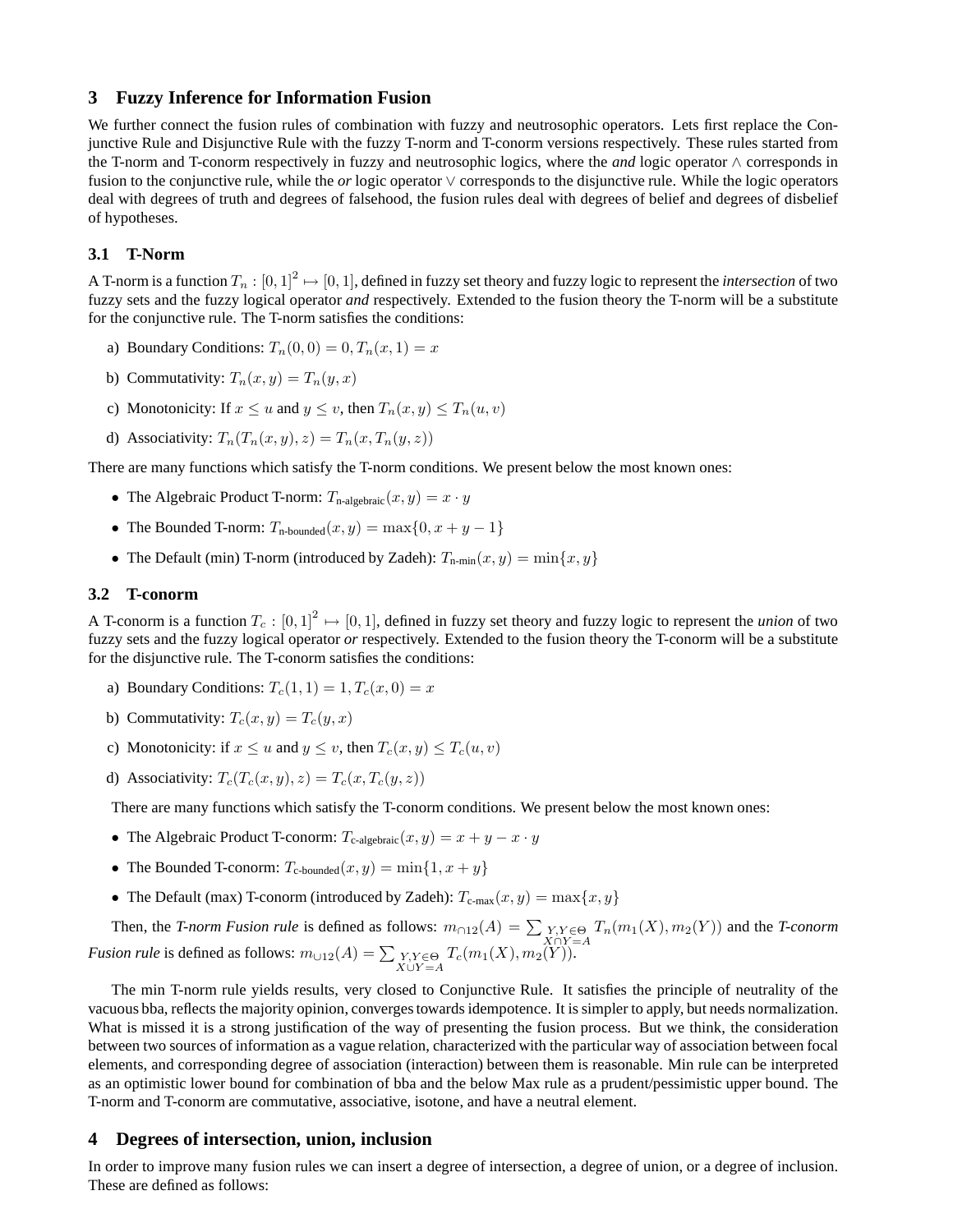#### **4.1 Degree of Intersection**

The degree of intersection measures the percentage of overlapping region of two sets  $X_1, X_2$  with respect to the whole reunited regions of the sets using the cardinal of sets not the fuzzy set point of view:

$$
d(X_1 \cap X_2) = \frac{|X_1 \cap X_2|}{|X_1 \cup X_2|}
$$

where  $|X|$  means cardinal of the set X.

For the minimum intersection/overlapping, i.e. when  $X_1 \cap X_2 = \emptyset$ , the degree of intersection is 0, while for the maximum intersection/overlapping, i.e. when  $X_1 = X_2$ , the degree of intersection is 1.

# **4.2 Degree of Union**

The degree of intersection measures the percentage of non-overlapping region of two sets  $X_1$ ,  $X_2$  with respect to the whole reunited regions of the sets using the cardinal of sets not the fuzzy set point of view:

$$
d(X_1 \cup X_2) = \frac{|X_1 \cup X_2| - |X_1 \cap X_2|}{|X_1 \cup X_2|}
$$

For the maximum non-overlapping, i.e. when  $X_1 \cap X_2 = \emptyset$ , the degree of union is 1, while for the minimum nonoverlapping, i.e. when  $X_1 = X_2$ , the degree of union is 0. The sum of degrees of intersection and union is 1 since they complement each other.

## **4.3 Degree of inclusion**

The degree of inclusion measures the percentage of the included region  $X_1$  with respect to the includant region  $X_2$ : Let  $X_1 \subseteq X_2$ , then

$$
d(X_1 \subseteq X_2) = \frac{|X_1|}{|X_2|}
$$

 $d(\emptyset \subseteq X_2) = 0$  because nothing (i.e. empty set) is included in  $X_2$ , while  $d(X_2 \subseteq X_2) = 1$  because  $X_2$  is fulfilled by inclusion. By definition  $d(\emptyset \subseteq \emptyset) = 1$ . We can generalize the above degree for  $n \geq 2$  sets.

## **4.4 Improvements of belief and plausibility functions**

Thus the Bel(.) and Pl(.) functions can incorporate in their formulas the above degrees of inclusion and intersection respectively:

- Belief function improved:  $\forall A \in D^\Theta \setminus \emptyset$ , Bel $_d(A) = \sum_{\substack{X \subseteq D^\Theta \\ X \subseteq A}}$  $\frac{|X|}{|A|} m(X)$
- Plausibility function improved:  $\forall A \in D^{\Theta} \setminus \emptyset$ ,  $\text{Pl}_d(A) = \sum_{X \in D^{\Theta}} \text{Ker}(\overline{A})$  $\frac{|X\cap A|}{|X\cup A|}m(X)$

#### **4.5 Improvements of fusion rules**

• Disjunctive rule improved:

$$
\forall A \in D^{\Theta} \setminus \emptyset, \qquad m_{\cup d}(A) = k_{\cup d} \cdot \sum_{\substack{X_1, X_2 \in D^{\Theta} \\ X_1 \cup X_2 = A}} \frac{|X_1 \cup X_2| - |X_1 \cap X_2|}{|X_1 \cup X_2|} m_1(X_1) m_2(X_2)
$$

where  $k_{\cup d}$  is a constant of normalization.

• Dezert-Smarandache classical rule improved:

$$
\forall A \in D^{\Theta} \setminus \emptyset, \qquad m_{DSmCd}(A) = k_{DSmCd} \cdot \sum_{\substack{X_1, X_2 \in D^{\Theta} \\ X_1 \cap X_2 = A}} \frac{|X_1 \cap X_2|}{|X_1 \cup X_2|} m_1(X_1) m_2(X_2)
$$

where  $k_{DSmCd}$  is a constant of normalization. This rule is similar with the Zhangs Center Combination rule [\[54\]](#page-19-14) extended on the Boolean algebra  $(\Theta, \cup, \cap, \mathcal{C})$  and using another definition for the degree of intersection (here  $\mathcal{C}$ denotes the complement).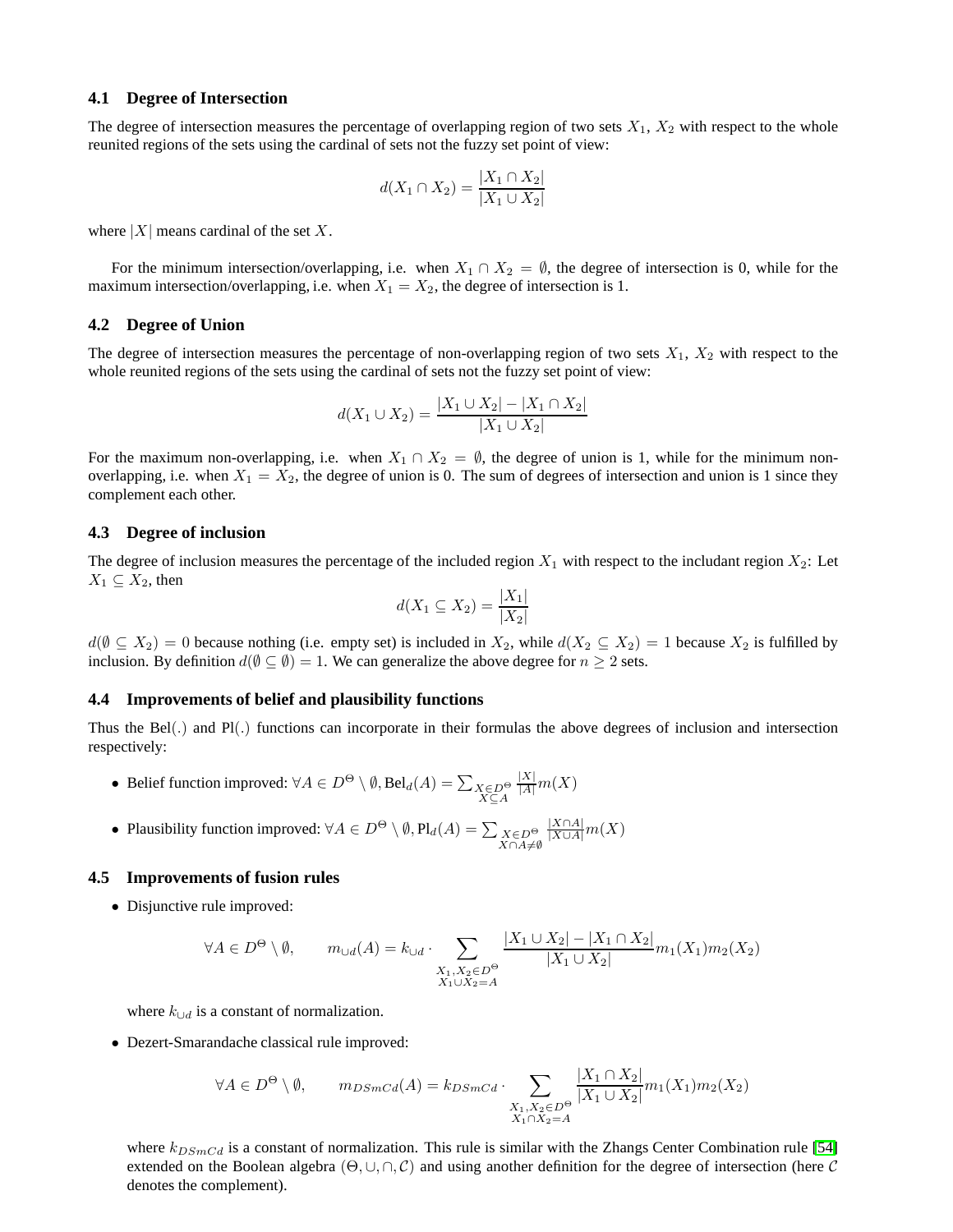• Dezert-Smarandache hybrid rule improved:

$$
\forall A \in D^{\Theta} \setminus \emptyset, \quad m_{DSmHd}(A) = k_{DSmCd} \cdot \{ \sum_{\substack{X_1, X_2 \in D^{\Theta} \\ X_1 \cap X_2 = A}} \frac{|X_1 \cap X_2|}{|X_1 \cup X_2|} m_1(X_1) m_2(X_2) + \sum_{\substack{X_1, X_2 \in D^{\Theta} \\ X_1 \cap X_2 = A}} \frac{|X_1 \cup X_2|}{|X_1 \cup X_2|} - \frac{|X_1 \cap X_2|}{|X_1 \cup X_2|} m_1(X_1) m_2(X_2) \} + \sum_{\substack{X_1, X_2 \in D^{\Theta} \\ u(c(X_1 \cap X_2)) = A}} \frac{|X_1 \cup X_2| - |X_1 \cap X_2|}{|X_1 \cup X_2|} m_1(X_1) m_2(X_2) \}
$$

where  $k_{DSmHd}$  is a constant of normalization.

## **5 Neutrosophic Inference for Information Fusion**

Similarly to the fuzzy improvement of the fusion rules we can now consider the neutrosophic improvement of the fusion rules of combination. Lets now replace the Conjunctive Rule and Disjunctive Rule with the neutrosophic N-norm and N-conorm versions respectively [\[44\]](#page-19-15).

#### **5.1 Neutrosophy**

Neutrosophic Logic, Neutrosophic Set, and Neutrosophic Probability started from Neutrosophy [\[33,](#page-18-15) [36,](#page-19-16) [34,](#page-18-16) [35\]](#page-19-17). Neutrosophy is a new branch of philosophy which studies the origin, nature, and scope of neutralities, as well as their interactions with different ideational spectra. It is an extension of dialectics. Its fundamental theory is that every idea  $< A >$  tends to be neutralized, diminished, balanced by  $< N \circ A >$  ideas (not only  $< AntiA >$  as Hegel asserted) - as a state of equilibrium, where  $\langle NonA \rangle$  = what is not  $\langle A \rangle$ ,  $\langle AntiA \rangle$  = the opposite of  $\langle A \rangle$ , and  $\langle$  NeutA  $\rangle$  = what is neither  $\langle A \rangle$  nor  $\langle AntiA \rangle$ .

## **5.2 Nonstandard analysis**

## *5.2.1 Short introduction*

Abraham Robinson developed the nonstandard analysis in sixties [\[29\]](#page-18-17). x is called *infinitesimal* if  $|x| < 1/n$  for any positive *n*. A *left monad* is defined by  $(-a) = \{a - x | x \in \mathbb{R}^*, x > 0 \text{ infinitesimal}\}\ = a - \epsilon$  and a right monad by  $(b^+) = \{b + x | x \in \mathbb{R}^*, x > 0 \text{ infinitesimal}\} = b + \epsilon \text{ where } \epsilon > 0 \text{ is infinitesimal}; a, b \text{ are called *standard parts*,  $\epsilon \text{ is a finite}}$$ called *nonstandard* part. A bimonad is defined as  $(-a^+) = (-a) \cup (a^+)$ .

#### *5.2.2 Operations with nonstandard finite real numbers*

$$
a * b = (a * b) \qquad a * b^{+} = (a * b)^{+} \qquad a * b^{+} = (a * b)^{+}
$$

- the left monads absorb themselves:  $-a \star^- b = -(a \star b)$
- the right monads absorb themselves:  $a^+ \star b^+ = (a \star b)^+$

where  $\star$  operation can be addition, subtraction, multiplication, division and power. The operations with real standard or non-standard subsets are defined according definitions given in section [2.7.](#page-7-0)

## **5.3 Neutrosophic logic**

Lets consider the nonstandard unit interval  $]-0,1^+[$ , with left and right borders vague, imprecise. Let T, I, F be standard or nonstandard subsets of  $]-0,1^+[$ . Then: Neutrosophic Logic (NL) is a logic in which each proposition is  $T\%$  true,  $I\%$ indeterminate, and  $F\%$  false, where:

$$
-0 \le \inf T + \inf I + \inf F \le \sup T + \sup I + \sup F \le 3^+
$$

T , I, F are not necessary intervals, but any sets (discrete, continuous, open or closed or half-open/half-closed interval, intersections or unions of the previous sets, etc.).

For example: proposition P is between 30-40% or 45-50% true, 20% indeterminate, and 60% or between 66-70% false (according to various analyzers or parameters). NL is a generalization of Zadehs fuzzy logic (FL), especially of Atanassovs intuitionistic fuzzy logic (IFL) [\[1,](#page-17-0) [2,](#page-17-1) [7\]](#page-17-2), and other logics.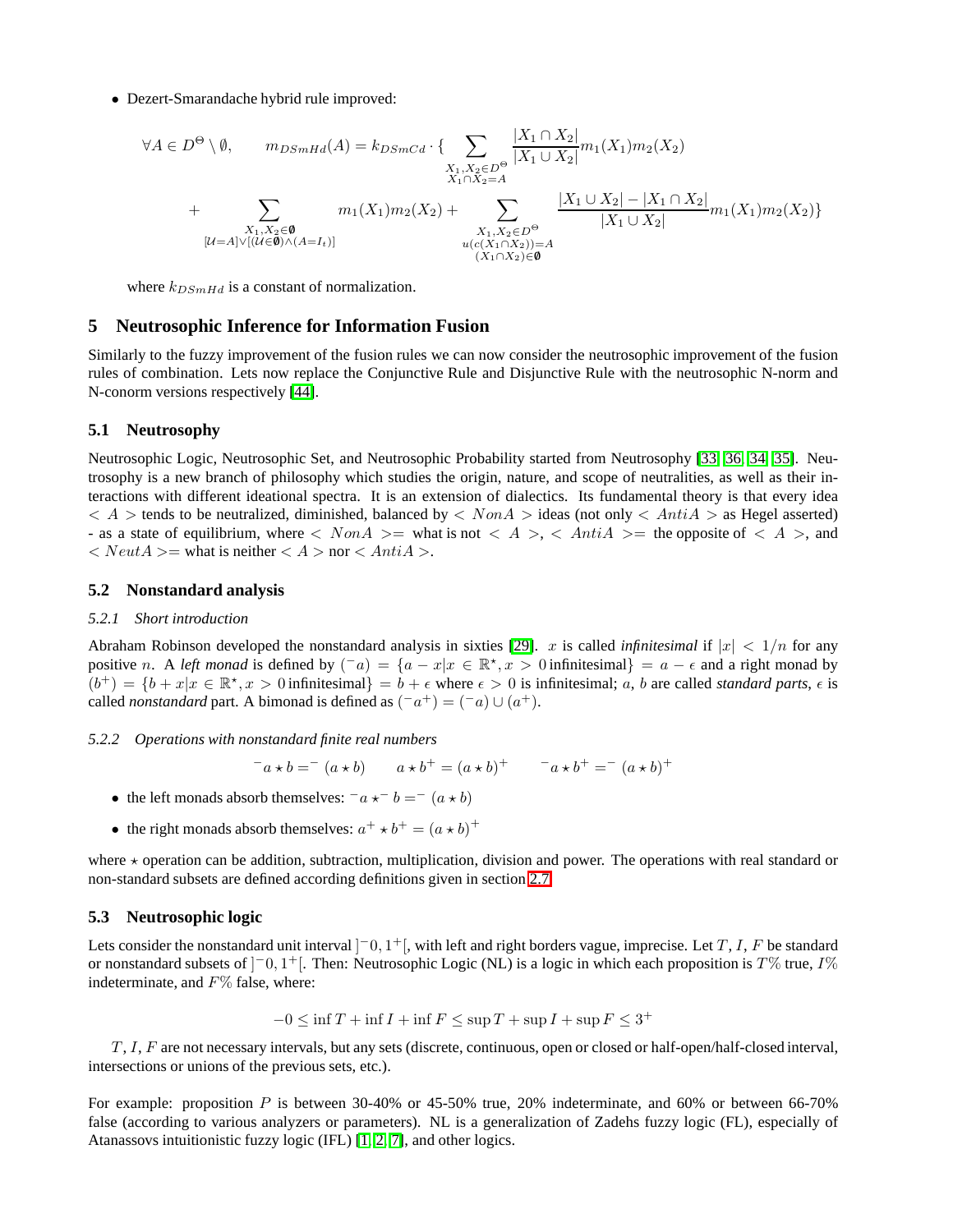## **5.4 Differences between Neutrosophic Logic and Intuitionistic Fuzzy Logic**

- a) In NL there is no restriction on T, I, F, while in IFL the sum of components (or their superior limits) = 1; thus NL can characterize the incomplete information (sum  $<$  1), paraconsistent information (sum  $>$  1).
- b) NL can distinguish, in philosophy, between absolute truth [NL(absolute truth)=  $1^+$ ] and relative truth [NL(relative truth)= 1], while IFL cannot; *absolute truth* is truth in all possible worlds (Leibniz), *relative truth* is truth in at least one world.
- c) In NL the components can be nonstandard, in IFL they dont.
- d) NL, like *dialetheism* [some contradictions are true], can deal with paradoxes, NL(paradox) =  $(1, I, 1)$ , while IFL cannot.

#### **5.5 Neutrosophic Logic generalizes many logics**

Let the components reduced to scalar numbers, t, i, f, with  $t + i + f = n$ ; NL generalizes:

- the *Boolean logic* (for  $n = 1$  and  $i = 0$ , with f, f either 0 or 1);
- the *multi-valued logic*, which supports the existence of many values between true and false Lukasiewicz, 3 values [\[24,](#page-18-18) [25\]](#page-18-19); Post, m values - (for  $n = 1$ ,  $I_i = 0$ ,  $0 \le t, f \le 1$ );
- the *intuitionistic logic*, which supports incomplete theories, where  $A \land \neg A$  not always true, and  $\exists x P(x)$  needs an algorithm constructing x [\[9,](#page-17-3) [10,](#page-17-4) [11,](#page-18-20) [12,](#page-18-21) [19\]](#page-18-22) (for  $0 < n < 1$  and  $i = 0, 0 \le t, f \le 1$ );
- the *fuzzy logic*, which supports degrees of truth [\[48\]](#page-19-18) (for  $n = 1$  and  $i = 0, 0 \le t, f \le 1$ );
- the *intuitionistic fuzzy logic*, which supports degrees of truth and degrees of falsity while whats left is considered indeterminacy [\[2\]](#page-17-1) (for  $n = 1$ );
- the *paraconsistent logic*, which supports conflicting information, and anything follows from contradictions fails, i.e.  $\neg A \land A \supset B$  fails;  $\neg A \land A$  is not always false (for  $n > 1$  and  $i = 0$ , with both  $0 < t$ ,  $f < 1$ );
- the *dialetheism*, which says that some contradictions are true,  $\neg A \wedge A = \text{true}$  (for  $t = f = 1$  and  $i = 0$ ; some paradoxes can be denoted this way too);
- the *faillibilism*, which says that uncertainty belongs to every proposition (for  $i > 0$ ).

## **5.6 Neutrosophic Logic connectors**

One notes the neutrosophic logical values of the propositions  $A_1$  and  $A_2$  by  $NL(A_1) = (T_1, I_1, F_1)$  and  $NL(A_2) =$  $(T_2, I_2, F_2)$ . If, after calculations, in the below operations one obtains values < 0 or > 1, then one replaces them with  $-0$ or  $1^+$  respectively.

*5.6.1 Negation*

$$
NL(\neg A_1) = (\{1^+\} \boxminus T_1, \{1^+\} \boxminus I_1, \{1^+\} \boxminus F_1)
$$

*5.6.2 Conjunction*

$$
NL(A_1 \wedge A_2) = (T_1 \boxdot T_2, I_1 \boxdot I_2, F_1 \boxdot F_2)
$$

*5.6.3 Weak or inclusive disjunction*

$$
NL(A_1 \vee A_2) = (T_1 \boxplus T_2 \boxminus (T_1 \boxdot T_2), I_1 \boxplus I_2 \boxminus (I_1 \boxdot I_2), F_1 \boxplus F_2 \boxminus (F_1 \boxdot F_2))
$$

Many properties of the classical logic operators do not apply in neutrosophic logic. Neutrosophic logic operators (connectors) can be defined in many ways according to the needs of applications or of the problem solving.

#### **5.7 Neutrosophic Set**

Let U be a universe of discourse, M a set included in U. An element x from U is noted with respect to the neutrosophic set M as  $x(T, I, F)$  and belongs to M in the following way: it is t% true in the set (degree of membership), i% indeterminate (unknown if it is in the set) (degree of indeterminacy), and  $f\%$  false (degree of non-membership), where t varies in T, i varies in  $I$ ,  $f$  varies in  $F$ . This definition is analogue to NL, and similarly NS generalizes the fuzzy set (FS), especially the intuitionistic fuzzy set (IFS), intuitionistic set (IS), paraconsistent set (PS) For example:  $x(50, 20, 40) \in A$  means: with a belief of  $50\% x$  is in A, with a belief of  $40\% x$  is not in A, and the  $20\%$  is undecidable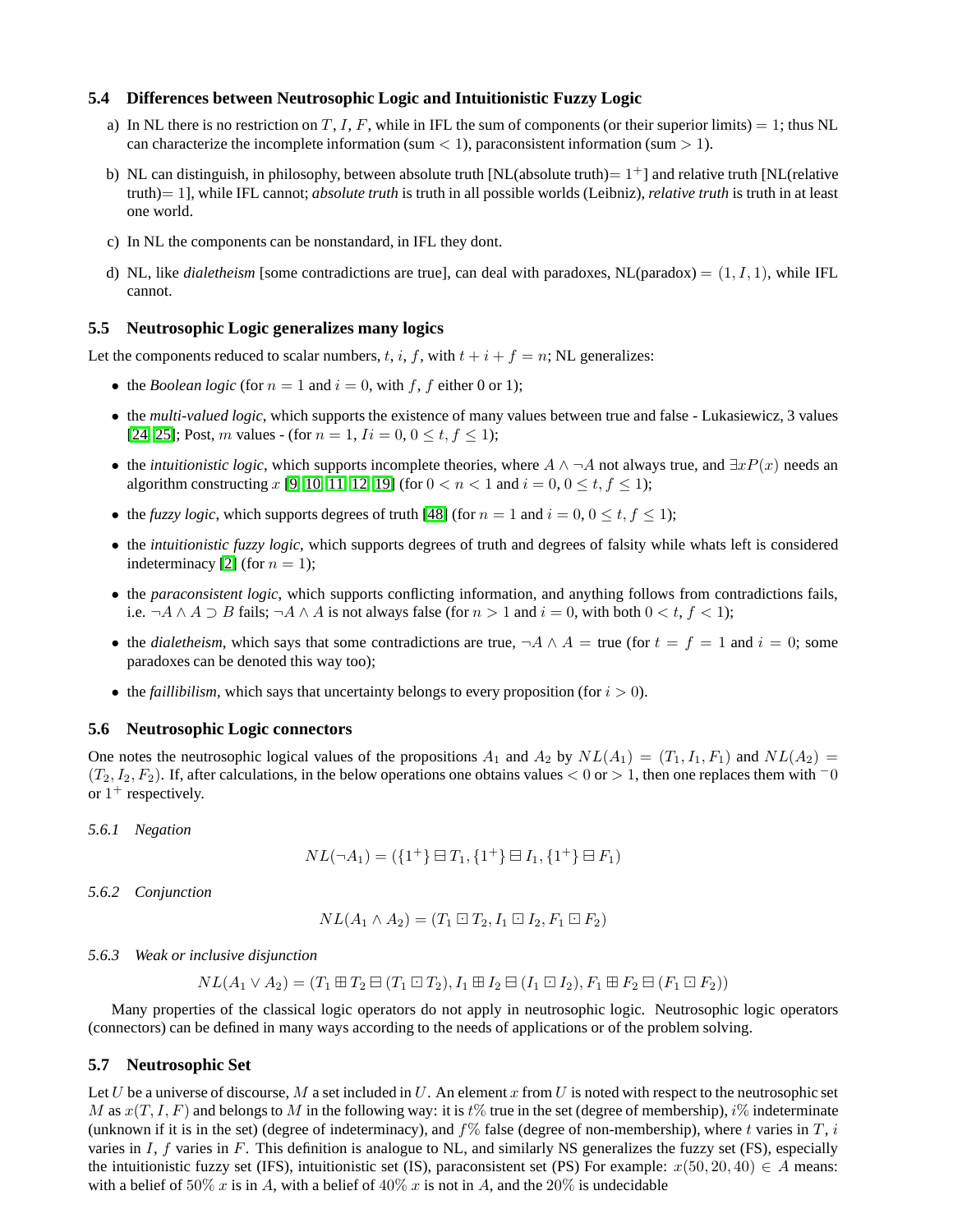#### *5.7.1 Neutrosophic Set Operators*

Let  $A_1$  and  $A_2$  be two sets over the universe U. An element  $x(T_1, I_1, F_1) \in A_1$  and  $x(T_2, I_2, F_2) \in A_2$  [neutrosophic membership appurtenance to  $A_1$  and respectively to  $A_2$ ]. NS operators (similar to NL connectors) can also be defined in many ways.

#### *5.7.2 Complement*

If  $x(T1, I1, F1) \in A_1$  then  $x(\{1^+\} \boxminus T_1, \{1^+\} \boxminus T_1, \{1^+\} \boxminus F_1)\in C(A_1)$ .

## *5.7.3 Intersection*

If  $x(T_1, I_1, F_1) \in A_1$  and  $x(T_2, I_2, F_2) \in A_2$  then  $x(T_1 \square T_2, I_1 \square I_2, F_1 \square F_2) \in A_1 \cap A_2$ .

## *5.7.4 Union*

If  $x(T_1, I_1, F_1) \in A_1$  and  $x(T_2, I_2, F_2) \in A_2$  then  $x(T_1 \boxplus T_2 \boxminus (T_1 \boxdot T_2), I_1 \boxplus I_2 \boxminus (I_1 \boxdot I_2), F_1 \boxplus F_2 \boxminus (F_1 \boxdot F_2)) \in A_1 \cup A_2$ .

# *5.7.5 Difference*

If  $x(T_1, I_1, F_1) \in A_1$  and  $x(T_2, I_2, F_2) \in A_2$  then  $x(T_1 \boxdot T_1 \boxdot T_2)$ ,  $I_1 \boxdot (I_1 \boxdot I_2)$ ,  $F_1 \boxdot (F_1 \boxdot F_2) \in A_1 \setminus A_2$ .

## **5.8 Differences between Neutrosophic Set and Intuitionistic Fuzzy Set**

- a) In NS there is no restriction on T, I, F, while in IFS the sum of components (or their superior limits) = 1; thus NL can characterize the incomplete information (sum  $<$  1), paraconsistent information (sum  $>$  1).
- b) NS can distinguish, in philosophy, between absolute membership [NS(absolute membership)=  $1^+$ ] and relative membership [NS(relativemembership)= 1], while IFS cannot; absolute membership is membership in all possible worlds, relative membership is membership in at least one world.
- c) In NS the components can be nonstandard, in IFS they dont.
- d) NS, like dialetheism [some contradictions are true], can deal with paradoxes, NS(paradox element) =  $(1, I, 1)$ , while IFS cannot.
- e) NS operators can be defined with respect to  $T$ ,  $I$ ,  $F$  while IFS operators are defined with respect to  $T$  and  $F$  only
- f) I can be split in NS in more subcomponents (for example in Belnaps four-valued logic [\[8\]](#page-17-5) indeterminacy is split into uncertainty and contradiction), but in IFS it cannot.

## **5.9 N-norm**

Here each element x and y has three components:  $x(t_1, i_1, f_1)$ ,  $y(t_2, i_2, f_2)$ . We define :

$$
\begin{cases} \max\{x, y\} = (\max\{t_1, t_2\}, \max\{i_1, i_2\}, \max\{f_1, f_2\})\\ \min\{x, y\} = (\min\{t_1, t_2\}, \min\{i_1, i_2\}, \min\{f_1, f_2\}) \end{cases}
$$

An *N-norm* is a function  $N_n : ([-0,1^+] \square [-0,1^+] \square [-0,1^+])^2 \mapsto [-0,1^+]$ , defined in neutrosophic set theory and neutrosophic logic to represent the *intersection* of two neutrosophic sets and the neutrosophic logical operator *and* respectively. Extended to the fusion theory the N-norm will be a substitute for the conjunctive rule. The N-norm satisfies the conditions:

- a) Boundary Conditions:  $N_n(0, 0) = 0, N_n(x, 1) = x$ .
- b) Commutativity:  $N_n(x, y) = N_n(y, x)$ .
- c) Monotonicity: If  $x \le u$  and  $y \le v$ , then  $N_n(x, y) \le N_n(u, v)$ .
- d) Associativity:  $N_n(N_n(x, y), z) = N_n(x, N_n(y, z)).$

There are many functions which satisfy the N-norm conditions. We present below the most known ones:

- The Algebraic Product N-norm:  $N_{\text{n-algebraic}}(x, y) = x \boxdot y$
- The Bounded N-norm:  $N_{\text{n-bounded}}(x, y) = \max\{0, x \boxplus y \boxminus 1\}$
- The Default (min) N-norm:  $N_{n-min}(x, y) = min\{x, y\}.$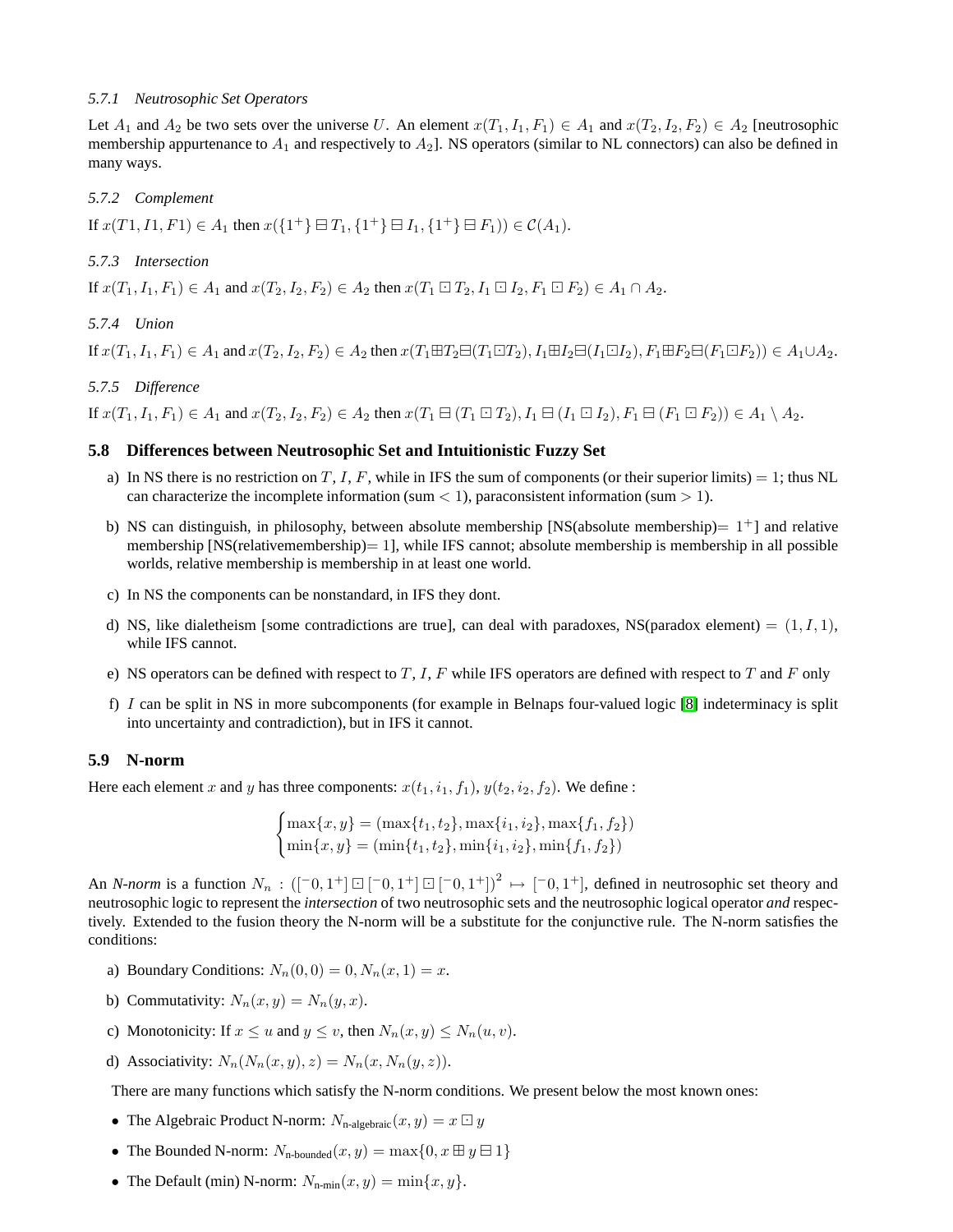#### **5.10 N-conorm**

An N-conorm is a function,  $N_c$ :  $([-0,1^+] \square [-0,1^+] \square [-0,1^+])^2 \mapsto [-0,1^+]$ , defined in neutrosophic set theory and neutrosophic logic to represent the *union* of two neutrosophic sets and the neutrosophic logical operator *or* respectively. Extended to the fusion theory the N-conorm will be a substitute for the disjunctive rule. The N-conorm satisfies the conditions:

- a) Boundary Conditions:  $N_c(1, 1) = 1$ ,  $N_c(x, 0) = x$ .
- b) Commutativity:  $N_c(x, y) = N_c(y, x)$ .
- c) Monotonicity: if  $x \le u$  and  $y \le v$ , then  $N_c(x, y) \le N_c(u, v)$ .
- d) Associativity:  $N_c(N_c(x, y), z) = N_c(x, N_c(y, z)).$

There are many functions which satisfy the N-conorm conditions. We present below the most known ones:

- The Algebraic Product N-conorm:  $N_{c\text{-alebraic}}(x, y) = x \boxplus y \boxminus (x \boxdot y)$
- The Bounded N-conorm:  $N_{\text{c-bounded}}(x, y) = \min\{1, x \boxplus y\}$
- The Default (max) N-conorm:  $N_{c\text{-max}}(x, y) = \max\{x, y\}.$

Then, the *N-norm Fusion rule* and the *N-conorm Fusion rule* are defined as follows:

$$
m_{Nn12}(A) = \sum_{\substack{X,Y \in \Theta \\ Y \cap Y = A}} N_n(m_1(X), m_2(Y)) \qquad m_{Nc12}(A) = \sum_{\substack{X,Y \in \Theta \\ Y \cup Y = A}} N_c(m_1(X), m_2(Y))
$$

## **6 Examples of N-norm and N-conorm Fusion rules**

Suppose one has the frame of discernment  $\Theta = \{\theta_1, \theta_2, \theta_3\}$  and two sources  $S_1$  and  $S_2$  that provide respectively the following information (triple masses):  $m_1(\theta_1) = (0.6, 0.1, 0.3)$ , i.e.  $S_1$  believes in  $\theta_1$  with 60%, doesnt believe in  $\theta_1$  with 30%, and is undecided about  $\theta_1$  with 10%. Similarly, one considers also

 $m_1(\theta_2) = (0.8, 0, 0.2)$   $m_2(\theta_1) = (0.5, 0.3, 0.2)$   $m_2(\theta_2) = (0.7, 0.2, 0.1)$ 

Since one can have all kind of information (i.e. incomplete, paraconsistent, complete) the sum of an hypothesis components may be  $< 1, > 1$ , or  $= 1$ . We can normalize the hypothesis components by dividing each component by the sum of the components.

## **6.1 Both Sources are right**

If we consider that both sources are right, then one uses the N-norm (lets take, as an example, the Algebraic Product) and one gets<sup>8</sup>:

$$
m_{\text{Nn12}}(\theta_1) = m_1(\theta_1) \boxdot m_2(\theta_1) = (0.6, 0.1, 0.3) \boxdot (0.5, 0.3, 0.2)
$$
  
= (0.6 · 0.5, 0.1 · 0.3, 0.3 · 0.2) = (0.30, 0.03, 0.06)  $\approx$  (0.769231, 0.076923, 0.153846)

$$
m_{\text{Nu}12}(\theta_2) = m_1(\theta_2) \boxdot m_2(\theta_2) = (0.8, 0, 0.2) \boxdot (0.7, 0.2, 0.1)
$$
  
= (0.8 · 0.7, 0 · 0.2, 0.2 · 0.1) = (0.56, 0, 0.02)  $\cong$  (0.965517, 0, 034483)

$$
m_{\text{Nn12}}(\theta_1 \cap \theta_2) = [m_1(\theta_1) \boxdot m_2(\theta_2)] \boxplus [m_2(\theta_1) \boxdot m_1(\theta_2)]
$$
  
= [(0.6, 0.1, 0.3)  $\boxdot$  (0.7, 0.2, 0.1)]  $\boxplus$  [(0.8, 0, 0.2)  $\boxdot$  (0.5, 0.3, 0.2)]  
= (0.42, 0.02, 0.03)  $\boxplus$  (0.40, 0, 0.04) = (0.82, 0.02, 0.07)  $\cong$  (0.901099, 0.021978, 0.076923)

If one finds out that  $\theta_1 \cap \theta_2 = \emptyset$ , then one uses the DSm hybrid rule adjusted with the N-norm in order to transfer the conflicting mass to  $m_{\text{Nn12}}(\theta_1 \cup \theta_2) = (0.901099, 0.021978, 0.076923).$ 

<sup>8</sup>where <sup>∼</sup> ≡ denotes *equality after normalization*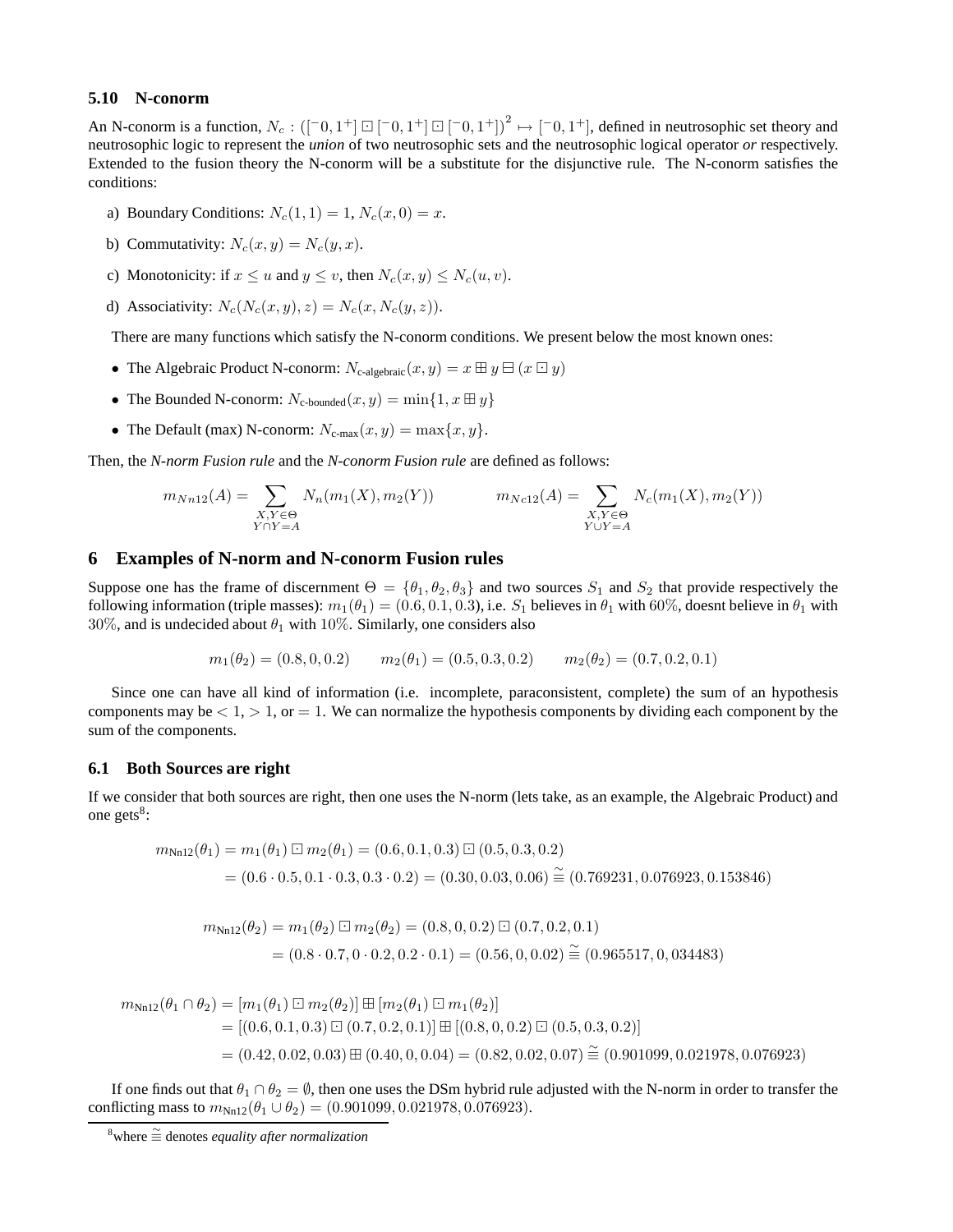#### **6.2 One Source is right and another one is not, but we dont know which one**

We use the N-conorm (lets take, as an example, the Algebraic Product) and one gets:

$$
m_{\text{Ne12}}(\theta_1) = m_1(\theta_1) \boxplus m_2(\theta_1) \boxminus [m_1(\theta_1) \boxdot m_2(\theta_1)]
$$
  
= (0.6, 0.1, 0.3)  $\boxplus$  (0.5, 0.3, 0.2)  $\boxminus$  [(0.6, 0.1, 0.3)  $\boxdot$  (0.5, 0.3, 0.2)]  
= (0.6 + 0.5 - 0.6 \cdot 0.5, 0.1 + 0.3 - 0.1 \cdot 0.3, 0.3 + 0.2 - 0.3 \cdot 0.2)  
= (0.80, 0.37, 0.44)  $\cong$  (0.496894, 0.229814, 0.273292)

$$
m_{\text{Ne12}}(\theta_2) = m_1(\theta_2) \boxplus m_2(\theta_2) \boxminus [m_1(\theta_2) \boxdot m_2(\theta_2)]
$$
  
= (0.8, 0, 0.2)  $\boxplus$  (0.7, 0.2, 0.1)  $\boxminus$  [(0.8, 0, 0.2)  $\boxdot$  (0.7, 0.2, 0.1)]  
= (0.8 + 0.7 - 0.8 \cdot 0.7, 0 + 0.2 - 0 \cdot 0.2, 0.2 + 0.1 - 0.2 \cdot 0.1)  
= (0.94, 0.20, 0.28)  $\cong$  (0.661972, 0.140845, 0.197183)

$$
m_{\text{Ne12}}(\theta_1 \cap \theta_2) = [m_1(\theta_1) \boxplus m_2(\theta_2) \boxminus (m_1(\theta_1) \boxminus m_2(\theta_2))] \boxplus [m_1(\theta_2) \boxplus m_2(\theta_1) \boxminus (m_1(\theta_2) \boxminus m_2(\theta_1))]
$$
  
\n
$$
= [(0.6, 0.1, 0.3) \boxplus (0.7, 0.2, 0.1) \boxminus ((0.6, 0.1, 0.3) \boxminus (0.7, 0.2, 0.1))]
$$
  
\n
$$
\boxplus [(0.8, 0, 0.2) \boxplus (0.5, 0.3, 0.2) \boxminus ((0.8, 0, 0.2) \boxminus (0.5, 0.3, 0.2))]
$$
  
\n
$$
= (0.88, 0.28, 0.37) \boxplus (0.90, 0.30, 0.36)
$$
  
\n
$$
= (1.78, 0.58, 0.73) \cong (0.576052, 0.187702, 0.236246).
$$

# **7 Conclusion**

A general presentation of foundation of DSmT and its connection with neutrosophic logic has been proposed in this chapter. We proposed new rules of combination for uncertain, imprecise and highly conflicting sources of information. Several applications of DSmT have been proposed recently in the literature and show the efficiency of this new approach over classical rules based mainly on the Demspter's rule in the DST framework. In the last past of this chapter, we showed that the combination of paradoxical, uncertain and imprecise sources of information can also be done using fuzzy and neutrosophic logics or sets together with DSmT and other fusion rules or theories. The T-norms/conorm and N-norms/conorms help in redefining new fusion rules of combination or in improving the existing ones.

# <span id="page-17-1"></span><span id="page-17-0"></span>**References**

- [1] Atanassov K., *Intuitionistic fuzzy sets*, Fuzzy sets and systems, Vol. 20, pp. 87-96, 1986.
- [2] Atanassov K., Gargov G.,*Intuitionistic fuzzy logic*, Comptes rendus Acad. Bulg. Sci., Vol. 43, pp. 9-12, 1990.
- [3] Atanassov K., Stoyanova D., *Cartesian products over intuitionistic fuzzy sets*, Methodology of Mathematical Modelling, Vol. 1, Sofia, pp. 296-298, 1990.
- [4] Atanassov K., Burillo P., Bustince H., *On the intuitionistic fuzzy relations*, Notes on Intuitionistic Fuzzy Sets, Vol. 1, No. 2, 87 - 92, 1995.
- [5] Atanassov K., Bustince H., Burillo P., Mohedano V., *A method for inference in approximate reasoning for the onedimensional case based on normal intuitionistic fuzzy sets*, Proceedings of the VI IFSA World Congress, Sao Paulo, Brazil, Vol. 1, 149-152, July 1995.
- [6] Atanassov K., Stoyanova D., *Remarks on the intuitionistic fuzzy sets. II*, Notes on Intuitionistic Fuzzy Sets, Vol. 1, No. 2, pp. 85 - 86, 1995.
- <span id="page-17-5"></span><span id="page-17-2"></span>[7] Atanassov K., Gargov G.,*Elements of Intuitionistic fuzzy logic, part i*, Fuzzy sets and systems, Vol. 95, pp. 39-52, 1998.
- [8] Belnap N.D.,*A useful four-valued logic*, in Modern Uses of Many-valued Logic, G. Eppstein and J.M. Dunn, Edis., Reidel, Dortrecht, pp. 8-37, 1977.
- <span id="page-17-3"></span>[9] Brouwer L.E.J.,*On the Foundations of Mathematics*, Ph. D. Thesis, Univ. of Amsterdam, 1907.
- <span id="page-17-4"></span>[10] Brouwer L.E.J., 1975, *Collected Works 1. Philosophy and Foundations of Mathematics*, A. Heyting (ed.), Amsterdam: North-Holland, 1975.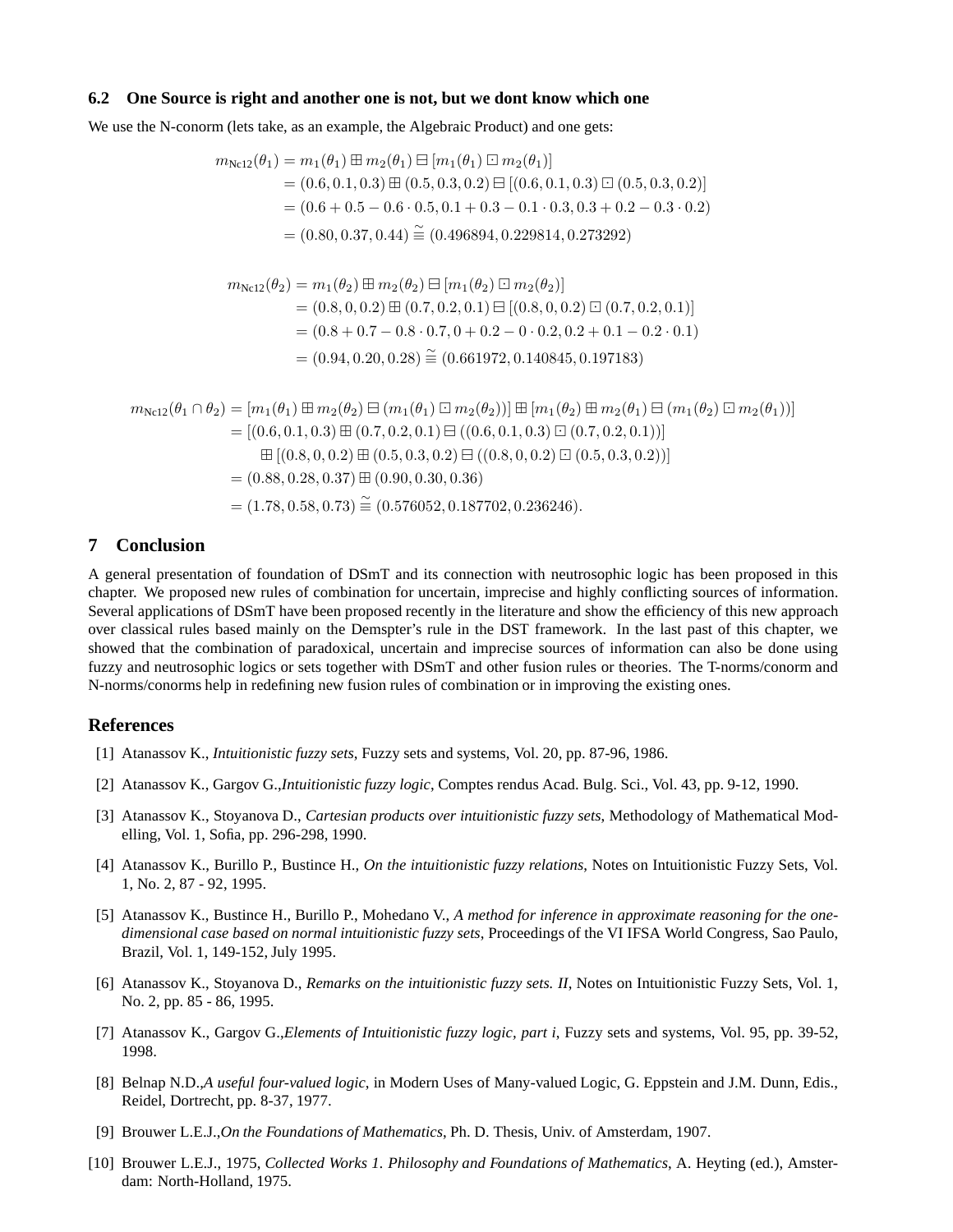- <span id="page-18-21"></span><span id="page-18-20"></span>[11] Brouwer L.E.J., 1981, *Brouwer's Cambridge Lectures on Intuitionism*, D. van Dalen (ed.), Cambridge: Cambridge University Press, 1981.
- <span id="page-18-9"></span>[12] Brouwer L.E.J., *Intuitionismus*, D. van Dalen (ed.), Mannheim: BI-Wissenschaftsverlag, 1992.
- <span id="page-18-8"></span>[13] Comtet L., *Sperner Systems*, sec.7.2 in Advanced Combinatorics: The Art of Finite and Infinite Expansions, D. Reidel Publ. Co., pp.271-273, 1974.
- <span id="page-18-13"></span>[14] Dedekind R. *ber Zerlegungen von Zahlen durch ihre grssten gemeinsammen Teiler*, In Gesammelte Werke, Bd. 1. pp.103-148, 1897.
- <span id="page-18-14"></span>[15] Denœux T, *Reasoning with imprecise belief structures*, Technical Report Heudiasys 97/44, available at http://www.hds.utc.fr/˜tdenoeux/.
- <span id="page-18-1"></span>[16] Denœux T, *Reasoning with imprecise belief structures*, International Journal of Approximate Reasoning, 20, pp. 79-111, 1999.
- <span id="page-18-11"></span>[17] Dubois D., Prade H., *On the unicity of Dempster rule of combination*, International Journal of Intelligent Systems, Vol. 1, pp 133-142, 1986.
- <span id="page-18-22"></span>[18] Dubois D., Prade H., *Representation and combination of uncertainty with belief functions and possibility measures*, Computational Intelligence, 4, pp. 244-264, 1988.
- <span id="page-18-3"></span>[19] Heyting A., *Intuitionism, An Introduction*, Amsterdam, 1965.
- <span id="page-18-12"></span>[20] Inagaki T., *Interdependence between safety-control policy and multiple-sensor schemes via Dempster-Shafer theory*, IEEE Trans. on reliability, Vol. 40, no. 2, pp. 182-188, 1991.
- [21] Lamata M., Moral S., *Calculus with linguistic probabilities and beliefs*, In R. R. Yager, M. Fedrizzi, and J. Kacprzyk, editors, Advances in Dempster-Shafer Theory of Evidence, pp. 133-152, Wiley.
- <span id="page-18-7"></span><span id="page-18-5"></span>[22] Lefevre E., Colot O., VannoorenbergheP. *Belief functions combination and conflict management*, Information Fusion Journal, Elsevier Publisher, Vol. 3, No. 2, pp. 149-162, 2002.
- [23] Lefevre E., Colot O., Vannoorenberghe P., *Reply to the Comments of R. Haenni on the paper "Belief functions combination and conflict management"*, Information Fusion Journal, Elsevier Publisher, Vol. 4, pp. 63-65, 2003.
- <span id="page-18-18"></span>[24] Lukasiewicz J., *Teza Husserla no stosunku logiki do psychologii [Husserl's Thesis on the Relationship between Logic and Psychology]*, Prezglad Filozoficzny 7, 476-477, 1904.
- <span id="page-18-19"></span>[25] Lukasiewicz J., *O zasadzie sprzecznosci u Arystotelesa. Studium krytyczne [On the Principle of Contradiction in Aristotle. A Critical Study]*, Krakow: Polska Akademia Umieijetnosci, 1910; rev. and ed. by J. Wolenski, Warsaw: Panstwowe Wydawnictwo Naukowe, 1987 [German trans.: Lukasiewicz (1993)].
- [26] Mostowski A, *L'œvre scientifique de Jan Lukasiewicz dans le domaine de la logique mathematique ´* , Fundamenta mathematicae 44, pp. 1-11, 1957.
- <span id="page-18-4"></span>[27] Murphy C.K.,*Combining belief functions when evidence conflicts*, Decision Support Systems, Elsevier Publisher, Vol. 29, pp. 1-9, 2000.
- <span id="page-18-17"></span><span id="page-18-2"></span>[28] Pearl J., *Probabilistic reasoning in Intelligent Systems: Networks of Plausible Inference*, Morgan Kaufmann Publishers, San Mateo, CA, 1988.
- <span id="page-18-6"></span>[29] Robinson A., *Non-Standard Analysis*, North-Holland Publ. Co., 1966.
- [30] Sentz K., Ferson S., *Combination of evidence in Dempster-Shafer Theory*, SANDIA Tech. Report, SAND2002-0835, 96 pages, April 2002.
- <span id="page-18-10"></span><span id="page-18-0"></span>[31] Shafer G., *A Mathematical Theory of Evidence*, Princeton Univ. Press, Princeton, NJ, 1976.
- [32] Sloane N.J.A., *The On-line Encyclopedia of Integer Sequences 2003*, (Sequence No. A014466), http://www.research.att.com/˜njas/sequences/.
- <span id="page-18-15"></span>[33] Smarandache F., *A Unifying Field in Logics: Neutrosophic Logic. Neutrosophy, Neutrosophic Set, Probability, and Statistics*, (2nd Ed.), Amer. Research Press, Rehoboth, 2000.
- <span id="page-18-16"></span>[34] Smarandache F., *A Unifying Field in Logics: Neutrosophic Logic*, Multiple-valued logic, An international journal, Vol. 8, No. 3, pp. 385-438, 2002.